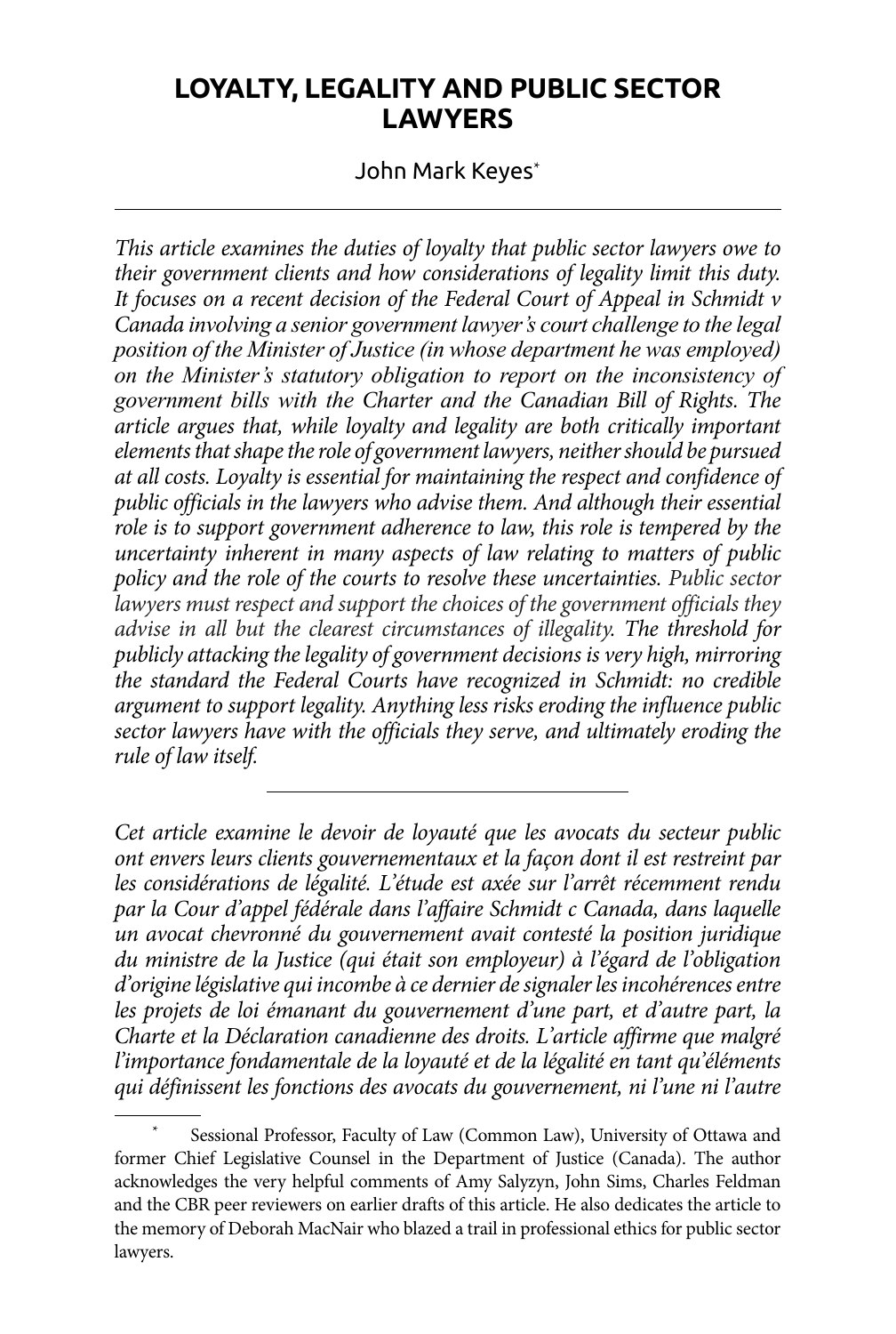*ne devraient être poursuivies à tout prix. La loyauté est essentielle pour le maintien du respect et de la confiance accordés par les fonctionnaires aux avocats qui les conseillent. Et malgré leur rôle fondamental de soutien au respect de la loi par le gouvernement, il est tempéré par l'incertitude inhérente à maints aspects du droit liés aux enjeux de politique publique et par le rôle des tribunaux qui consiste à régler ces incertitudes. Les avocats du secteur public doivent respecter et appuyer les choix faits par les fonctionnaires du gouvernement qu'ils conseillent, sauf en cas d'illégalité flagrante. Le seuil de la contestation publique de la légalité des décisions du gouvernement est très élevé et reflète la norme reconnue par la Cour d'appel fédérale dans l'affaire Schmidt, à savoir l'absence de tout argument crédible étayant la légalité, sous peine de risquer de nuire à l'influence que les avocats du secteur public exercent sur les fonctionnaires qu'ils servent et, en fin de compte, de nuire à la primauté même du droit.*

#### **Contents**

#### **1. Introduction**

Loyalty is generally regarded as a commendable virtue. It is also a defining feature of the relationships between lawyers and their clients and between public servants and the governments they serve. It arguably includes, or is the basis for, some of the other fundamental duties associated with these relationships, notably confidentiality and avoiding conflicts of interest.

The loyalty owed by public sector lawyers has recently been called into question in a court action brought by a senior lawyer in the Federal Department of Justice against the Minister of Justice. In *Schmidt v*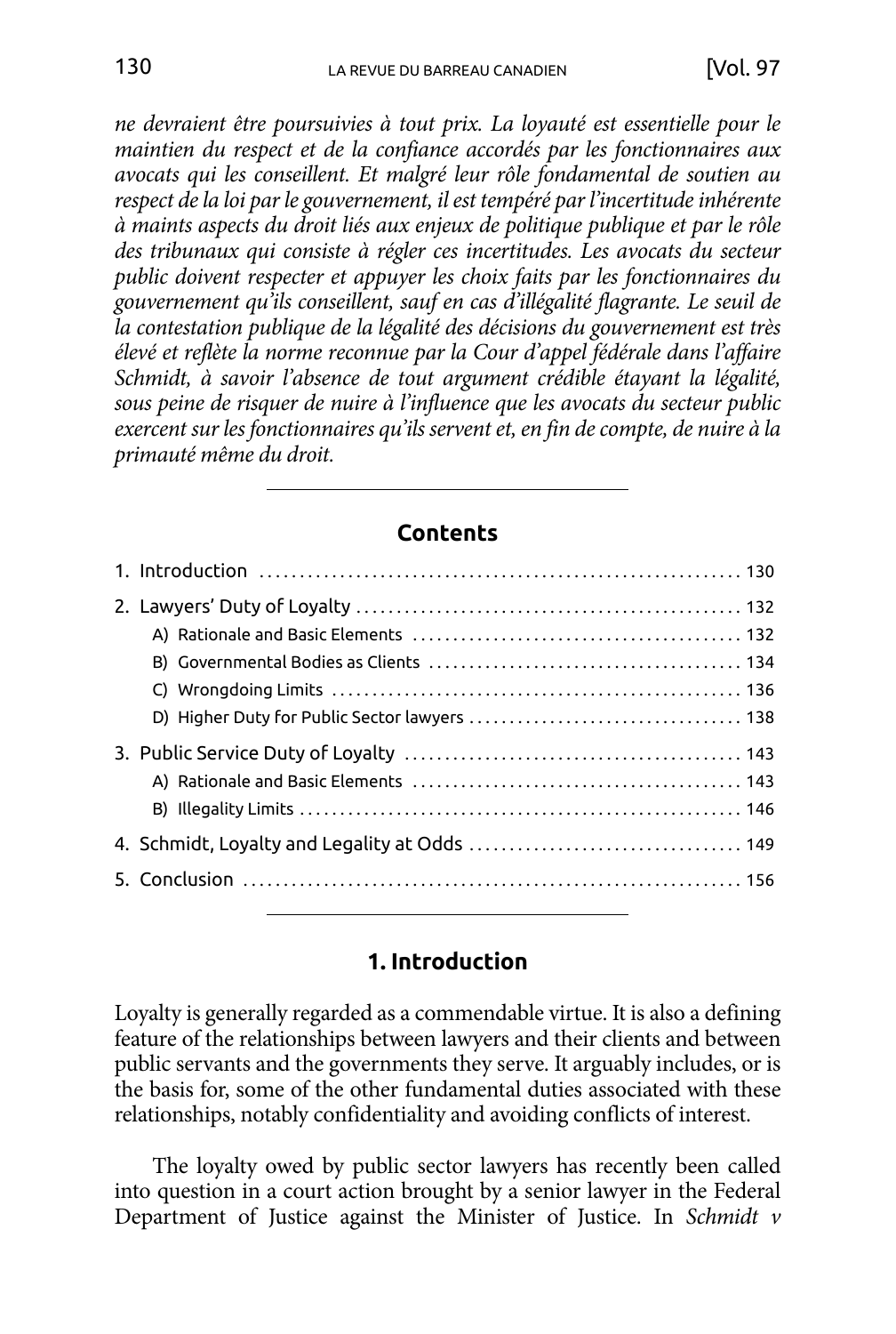*Canada (AG)*, 1 the plaintiff, who was employed at the time as a general counsel in the Legislative Services Branch of the Department, sought a declaration that the Minister was not complying with his statutory duty to report to the House of Commons on the inconsistency of government bills and regulations with the *Canadian Charter of Rights and Freedoms*<sup>2</sup> ("the *Charter*") and the *Canadian Bill of Rights*3 ("the *Bill of Rights*"). The case also raised questions about the propriety of a public sector lawyer instituting legal proceedings against the Minister, in whose department he worked, in relation to a matter on which he had been involved in giving legal advice. Did the lawyer breach his duty of loyalty, or did he act properly in the interest of ensuring respect for the law and the protection of fundamental rights and freedoms?

The Minister's statutory reporting duty and the public sector lawyer's duty of loyalty are distinct, but they are related by the notion of legality. The reporting duty is concerned with the legality of proposed legislation, while the duty of loyalty is limited by considerations of legality. This article looks at both with a view to clarifying the professional responsibilities of public sector lawyers in relation to the legality of government action.4 It considers their duty of loyalty founded on two distinct bases. One is the lawyer-client relationship, which forms the basis for the rules of conduct of professional regulatory bodies such as those that make up the Federation of Law Societies of Canada. The other is the employment relationship of public servants in an impartial and politically neutral public service.

After outlining the duty of loyalty on each of these bases, this article turns to the *Schmidt* decision to consider its implications for public sector lawyers, particularly in terms of their role in the preparation of government legislation. It concludes that the decision is solidly grounded in terms of the Minister's statutory reporting duty, but it is incorrect in recognizing that the plaintiff had a sufficient interest to seek a declaration. It argues that the Court did not give due consideration to the plaintiff's relationship to the government as both a lawyer and a public servant. While the loyalty this relationship entails is limited by considerations of legality relating to government action, these limits must respect the role of governments to decide what action to take and to defend their actions in court. The limits of this duty are reached only when there is no credible legal basis for

<sup>1</sup> 2016 FC 269, 399 DLR (4th) 83 [*Schmidt* FC], aff'd 2018 FCA 55, 421 DLR (4th) 530 [*Schmidt* FCA], leave to appeal to SCC refused, 38179 (4 April 2019).

<sup>2</sup> *Canadian Charter of Rights and Freedoms*, Part I of the *Constitution Act, 1982*, being Schedule B to the *Canada Act 1982* (UK), 1982, c 11 [*Charter*].

<sup>3</sup> SC 1960, c 44, reprinted in RSC 1985, Appendix III [*Bill of Rights*].

This article does not, however, consider the quite distinctive duties of attorneys general who, in Canada, are generally Cabinet ministers. This article focuses on the lawyers who work in their departments.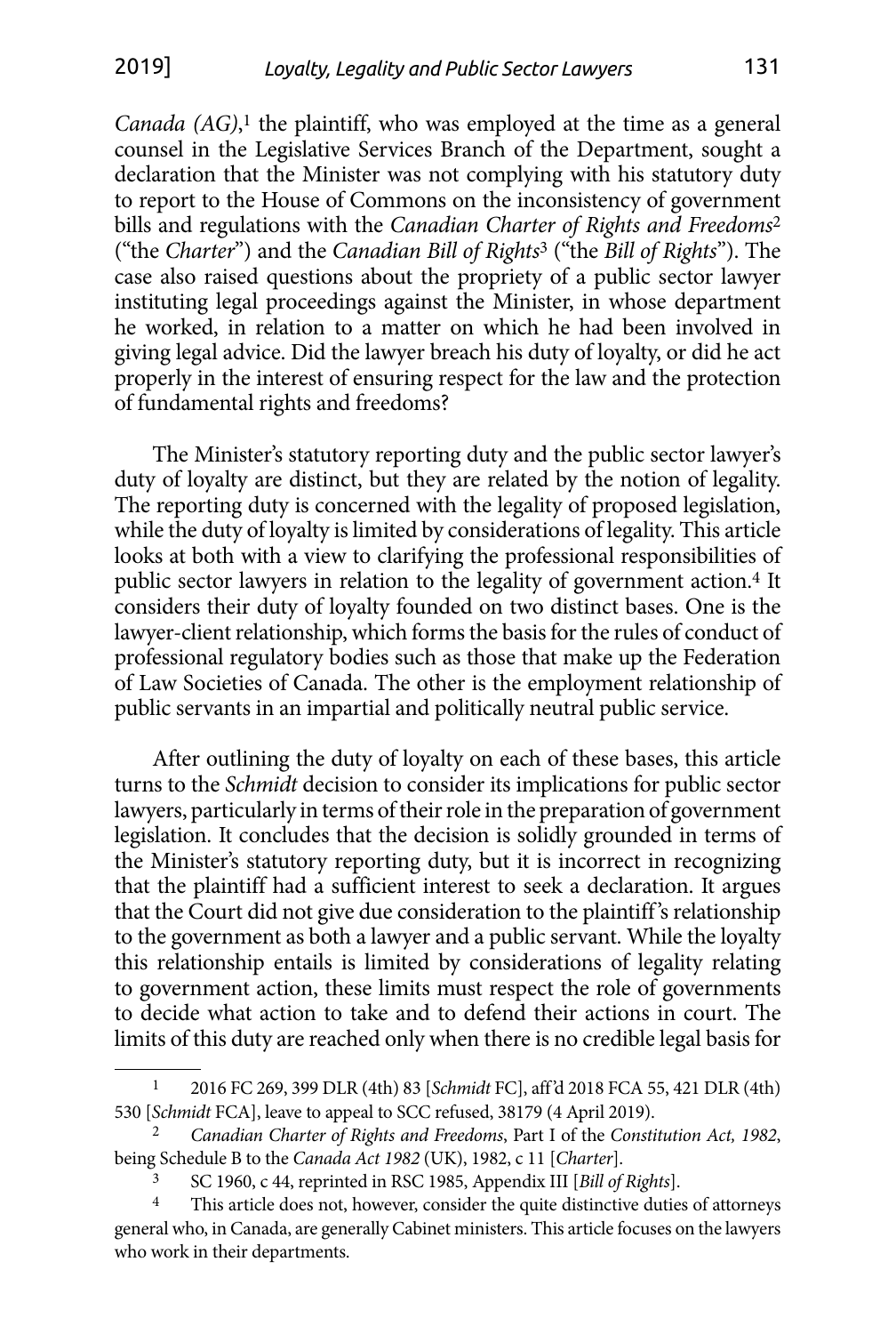<span id="page-3-0"></span>defending their actions. Any lesser standard jeopardizes the respect and trust required to sustain an effective relationship between public sector lawyers and the governments they serve.

# **2. Lawyers' Duty of Loyalty**

# **A) Rationale and Basic Elements**

The duty of loyalty owed by legal practitioners stretches back to the common law origins of the legal profession and the fiduciary relationship recognized between lawyers and their clients.5 Both the courts and the bodies that regulate the legal profession have explained its rationale and content many times.

The courts have recognized this duty in the context of not only the supervision of fiduciary relationships, but also their "supervisory powers over litigation brought before them."6 Their purpose in the latter context "has traditionally been to protect clients from prejudice and to preserve the repute of the administration of justice."7 Justice Binnie expanded on this purpose in *R v Neil*, saying, "[the duty of loyalty] is essential to the integrity of the administration of justice and it is of high public importance that public confidence in that integrity be maintained."8 He went on to note that this duty entails confidentiality as well as three other dimensions: "(i) the duty to avoid conflicting interests, … (ii) a duty of commitment to the client's cause … and (iii) a duty of candour."9

More recently, the Supreme Court of Canada has characterized client confidence as the core of the duty of loyalty in *Canada (AG) v Federation of Law Societies of Canada*:

A client must be able to place "unrestricted and unbounded confidence" in his or her lawyer; that confidence which is at the core of the solicitor-client relationship is a part of the legal system itself, not merely ancillary to it: *Smith v. Jones*, [1999] 1 S.C.R. 455, at para. 45, citing with approval, *Anderson v. Bank of British Columbia* (1876), 2 Ch. D. 644 (C.A.); *McClure*. The lawyer's duty of commitment to the client's cause, along with the protection of the client's confidences, is central to the lawyer's role in the administration of justice.10

<sup>5</sup> *R v Neil*, 2002 SCC 7 at para 16, [2002] 3 SCR 631.

<sup>6</sup> *Canadian National Railway Co v McKercher LLP*, 2013 SCC 39 at para 13, [2013] 2 SCR 649 [*McKercher*].

<sup>7</sup> *Ibid*.

<sup>8</sup> *Supra* note 5 at para 12.

<sup>9</sup> *Ibid* at para 19. See also *McKercher*, *supra* note 6 at para 19.

<sup>10</sup> 2015 SCC 7 at para 83, [2015] 1 SCR 401.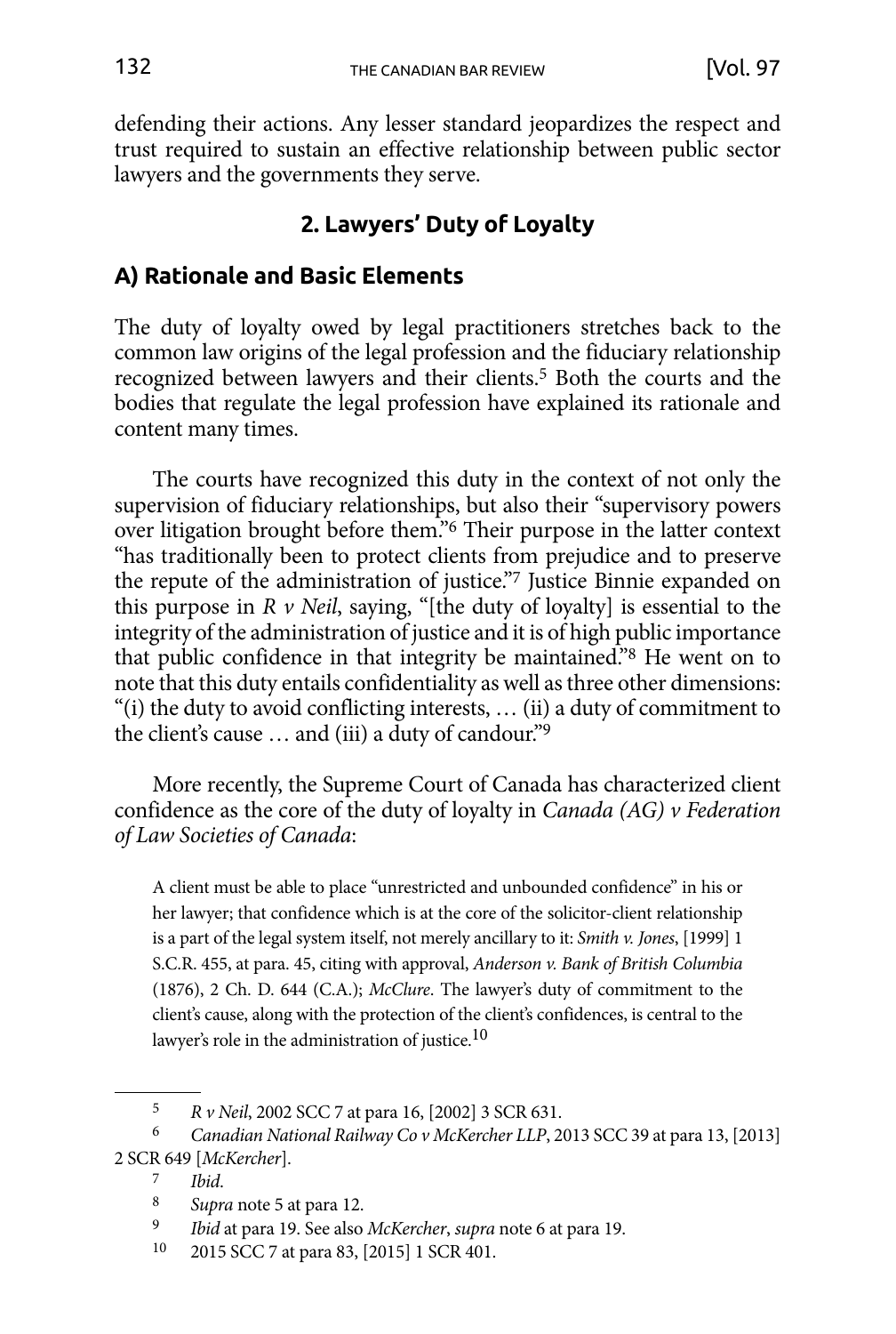The duty of loyalty is also recognized by bodies that regulate the legal profession in Canada.11 The *Model Code of Professional Conduct* ("*Model Code*")12 of the Federation of Law Societies of Canada mentions loyalty in relation to confidentiality,<sup>13</sup> conflict of interest<sup>14</sup> and the administration of justice.15 The commentary on the rule prohibiting conflict of interest explains its basis in the duty of loyalty:

**[5]** The rule governing conflicts of interest is founded in the duty of loyalty which is grounded in the law governing fiduciaries. The lawyer-client relationship is based on trust. It is a fiduciary relationship and as such, the lawyer has a duty of loyalty to the client. To maintain public confidence in the integrity of the legal profession and the administration of justice, in which lawyers play a key role, it is essential that lawyers respect the duty of loyalty. Arising from the duty of loyalty are other duties, such as a duty to commit to the client's cause, the duty of confidentiality, the duty of candour and the duty to avoid conflicting interests.<sup>16</sup>

The Code is aligned with case law on a lawyer's duty of loyalty, including duties to former as well as current clients.17 Although these duties are not identical, they are largely the same in terms of the confidentiality and conflict of interest aspects of loyalty. They also survive the end of lawyerclient relationships and are owed to both current and former clients.18

 $\frac{15}{16}$  *Ibid*, ch 5.1(2A).

<sup>11</sup> *McKercher*, *supra* note 6 at para 16. See also Adam Dodek, "Conflicted Identities: The Battle over the Duty of Loyalty in Canada" (2011) 14:2 Leg Ethics 193. 12 Federation of Law Societies of Canada, *Model Code of Professional Conduct*,

Ottawa: FLSC (as amended 14 March 2017) [*Model Code*]. The *Model Code* has been adopted by professional regulatory bodies throughout Canada, see e.g., The Law Society of Ontario, *Rules of Professional Conduct*, Toronto: LSO, 2000 (as amended 25 January 2018) [LSO *Code*]; The Law Society of Manitoba, *Code of Professional Conduct*, Winnipeg: Law Society of Manitoba, 2007 (adopted 17 June 2010). Since 1920 the Canadian Bar Association has also had a Code of Professional Conduct. However, its "Council has approved a resolution to discontinue the CBA Code once no Canadian law society uses it or incorporates it": ["Codes of Professional Conduct"](http://www.cba.org/Publications-Resources/Practice-Tools/Ethics-and-Professional-Responsibility-%281%29/Codes-of-Professional-Conduct), online: <www.cba.org/Publications-Resources/Practice-Tools/Ethics-and-Professional-Responsibility-(1)/Codes-of-Professional-Conduct>.

<sup>13</sup> *Model Code*, *supra* note 12, ch 3.3(3), commentary 1.

<sup>14</sup> *Ibid*, ch 3.4:

Duty to Avoid Conflicts

<sup>3.4-1</sup> A lawyer must not act or continue to act for a client where there is a conflict of interest, except as permitted under this Code.

<sup>16</sup> *Ibid*, ch 3.4(1), commentary 5. See also LSO *Code*, *supra* note 12, ch 3.4(1), commentary 2.

<sup>17</sup> *McKercher*, *supra* note 6 at paras 23–26.

*Model Code, supra note 12 at 3.4(1), commentary 7:* 

**<sup>[7]</sup>** The lawyer's duty of confidentiality is owed to both current and former clients, with the related duty not to attack the legal work done during a retainer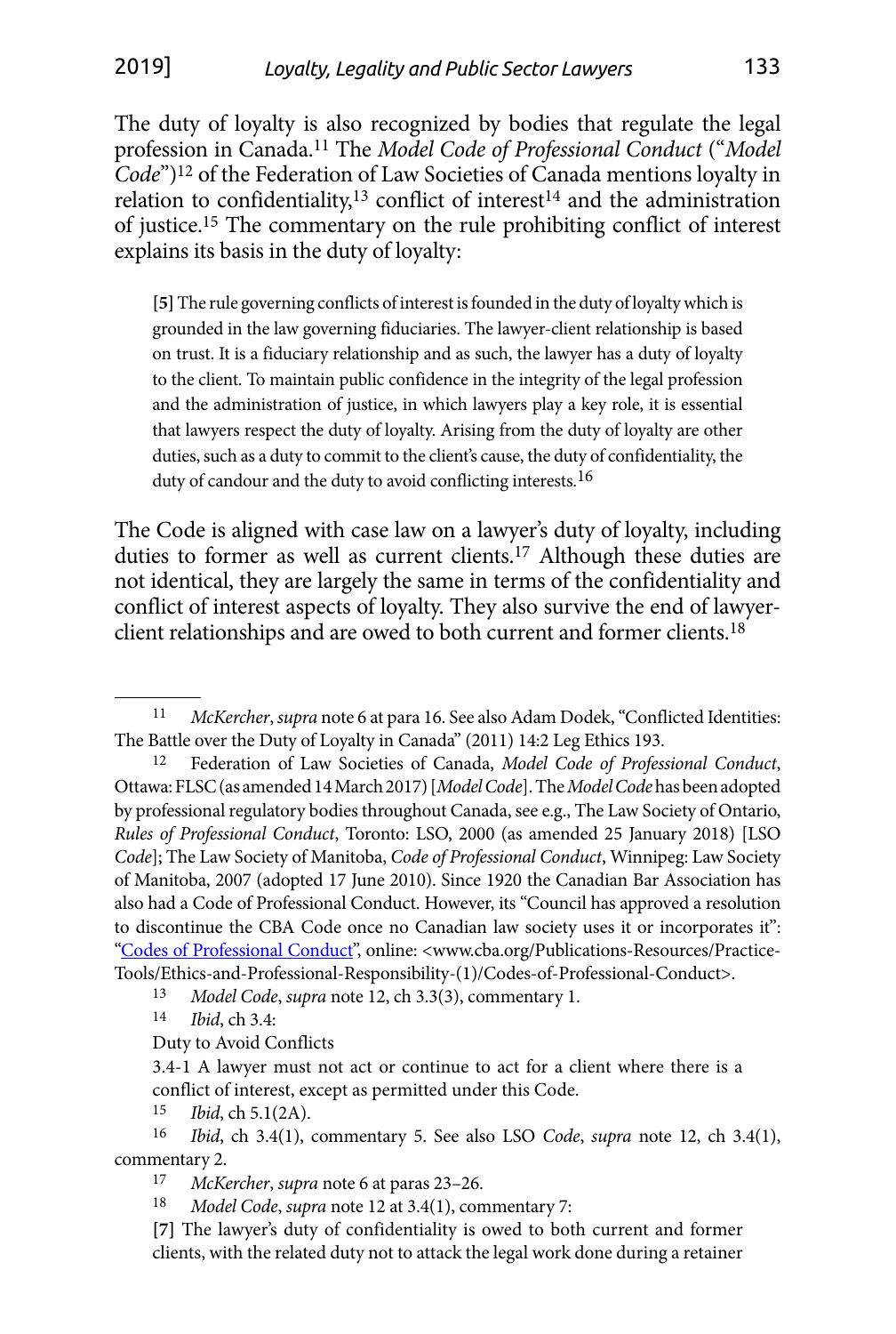<span id="page-5-0"></span>To summarize, the purpose of the duty of loyalty is to instill client trust in legal professionals in terms of both their present situation and for the future. It also transcends particular lawyer-client relationships and extends to trust generally in the legal profession and the legal system as a whole.

## **B) Governmental Bodies as Clients**

The duty of loyalty takes on another dimension when a client is an organization. Organizations may have legal personality, but they rely on individuals to act and speak on their behalf. When clients are organizations, a critical issue is who speaks for them.

The Supreme Court of Canada has recognized that lawyers advising government agencies can have relationships with those agencies that will attract solicitor and client privilege in relation to giving legal advice.19 In addition, the codes of conduct of Canadian legal professional bodies clearly apply to public servants employed as legal professionals in departments headed by a Minister of Justice or Attorney General since the terms of their employment require them to be members of the bar of the province or territory in which they practice or, in Quebec, the *Chambre des notaires*. 20 The Supreme Court in *Krieger v Law Society of Alberta* held that public sector lawyers are subject to these codes,<sup>21</sup> and the *Model Code* defines "law firm" to include lawyers practising "in a government, a Crown corporation or any other public body."22 Finally, the *Model Code* recognizes governmental bodies as clients at various points,23 as well as "organizations", which presumably encompasses them as well.24 However, there are no provisions relating generally to the conduct of public sector lawyers.25

or to undermine the former client's position on a matter that was central to the retainer.

19 See e.g. *R v Campbell*, [1999] 1 SCR 565 at para 49, [1999] SCJ No 16 [*Campbell*]; *Pritchard v Ontario (Human Rights Commission)*, [2004] 1 SCR 809 at paras 14–21, 12 Admin LR (4th) 171 [*Pritchard*].

<sup>20</sup> See e.g. [Ministry of Attorney General \(Ontario\), "Current Job Opportunities",](http://www.attorneygeneral.jus.gov.on.ca/english/about/maglawyers/) online: <www.attorneygeneral.jus.gov.on.ca/english/about/maglawyers/>; [Alberta](http://alis.alberta.ca/occinfo/occupations-in-alberta/occupation-profiles/lawyer/) [Learning Information Service, " Occupations in Alberta",](http://alis.alberta.ca/occinfo/occupations-in-alberta/occupation-profiles/lawyer/) online: <alis.alberta.ca/occinfo/ occupations-in-alberta/occupation-profiles/lawyer/>. 21 2002 SCC 65 at para 4, [2002] 3 SCR 372 [*Krieger*].

22 *Supra* note 12, ch 1.1(1).

23 *Ibid*, ch 3.2(8), commentary 6, 3.4(2)(b)(i), 3.4-18, commentary 3, 3.4(19), 3.4(20), commentary 2, 3.7B, 7.2(8), commentary 1, 7.4. 24 *Ibid*, ch 3.2(3), 3.2(7), 3.2(8).

25 Before the adoption of the current *Model Code*, the Law Society of Alberta had rules specifically addressing public sector lawyers: chapter 12 of its Code was entitled: "The Lawyer in Government or Corporate Service": see John Mark Keyes, "Professional Responsibilities of Legislative Counsel" (2011) 5 JPPL 11 at 47–50.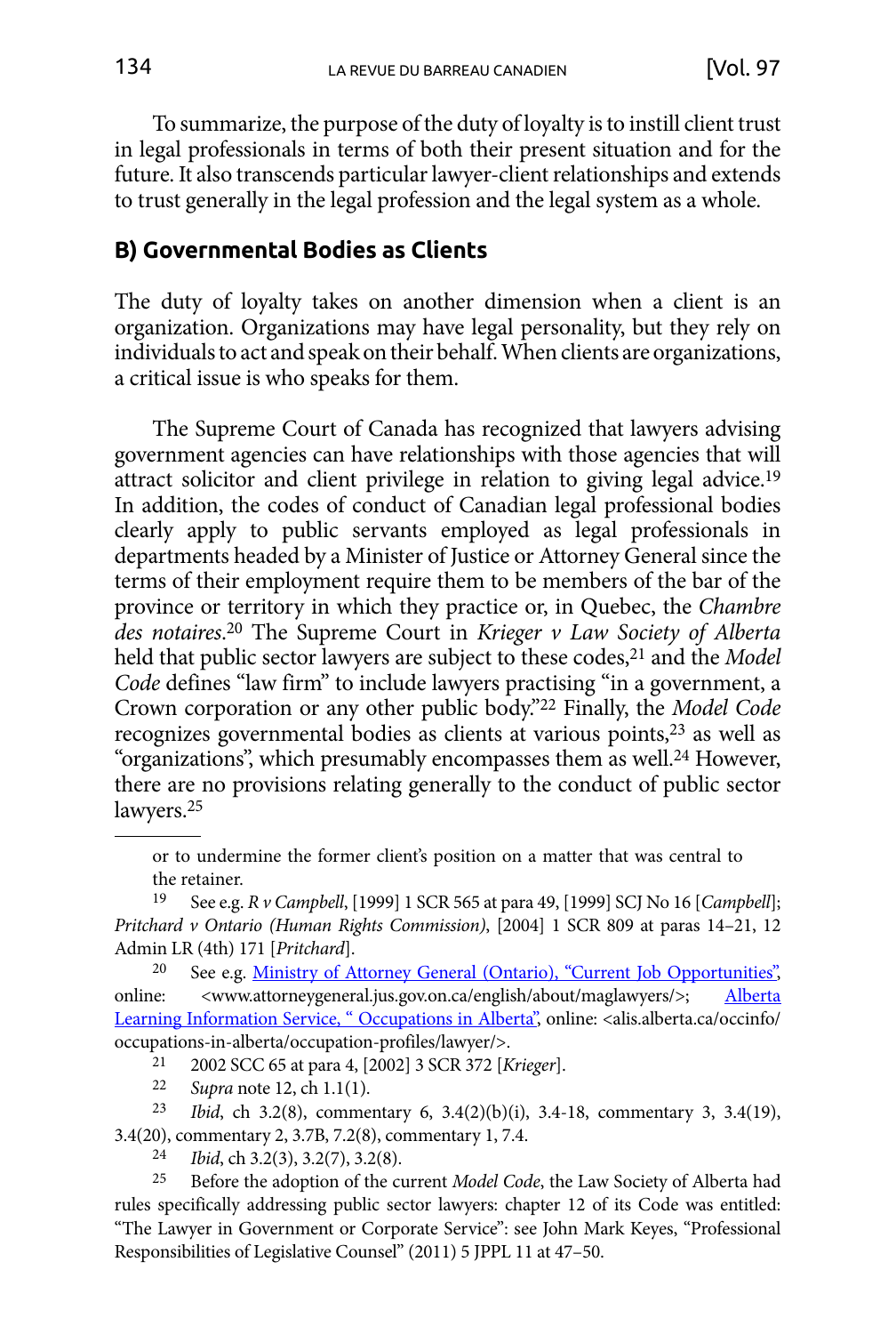The *Model Code* acknowledges the role of persons who act on behalf of organizations, but makes it clear that the lawyer's duty is to the organization itself:

**3.2-3** Although a lawyer may receive instructions from an officer, employee, agent or representative, when a lawyer is employed or retained by an organization, including a corporation, the lawyer must act for the organization in exercising his or her duties and in providing professional services.26

The commentary on this rule goes on to emphasize the need to obtain instructions from individuals having authority to speak on the client's behalf.27 But who speaks for a government client, and how are that client's interests determined?

As concerns federal, provincial and territorial governments, the client is an entity embodied by the head of state. In Canada, this is the Queen. However, she has no functional role in these governments apart from appointing the Governor General. All other regal powers have been delegated to the Governor General by the *Letters Patent* of 1947.28 These powers are understood to be exercisable on the advice of government ministers or through delegation to office-holders who exercise the powers of the state in the Queen's name.29 The choice of ministers is essentially democratic, founded on the periodic election of members to the House of Commons and the legislative assemblies, whose confidence in turn decides who is to form governments to exercise the powers of the state.30 Finally, state power flows into the public service through the organization of government departments and agencies that exercise ministerial powers on behalf of the ministers or other office-holders they serve.31

Michael Morris and Sandra Nishikawa have also noted another critical aspect of government clients: the need for consistent positions on crosscutting legal issues that affect distinct matters of government action.32

29 Patrick J Monahan, Byron Shaw & Padraic Ryan, *Constitutional Law*, 5th ed (Irwin Law: Toronto, 2017) at 62–63 [Monahan, Shaw & Ryan]*.*

Ibid at 65ff.

31 This is known as the alter ego doctrine recognized in *Carltona Ltd v Commissioner of Works*, [1943] 2 All ER 560 (CA); *Interpretation Act*, RSC 1985, c I-21, s 24(2).

<sup>26</sup> *Supra* note 12, ch 3.2(3).

*Ibid*, commentary 1.

<sup>28</sup> *Letters Patent Constituting the Office of the Governor General of Canada, 1947*, reprinted in RSC 1985, Appendix II, No 31.

<sup>32</sup> Michael H Morris & Sandra Nishikawa, "The Orphans of Legal Ethics: Why Government Lawyers Are Different—and How We Protect and Promote that Difference in Service of the Rule of Law and the Public Interest" (2013) 26:2 Can J Admin L & Prac 171 at 177 [Morris & Nishikawa].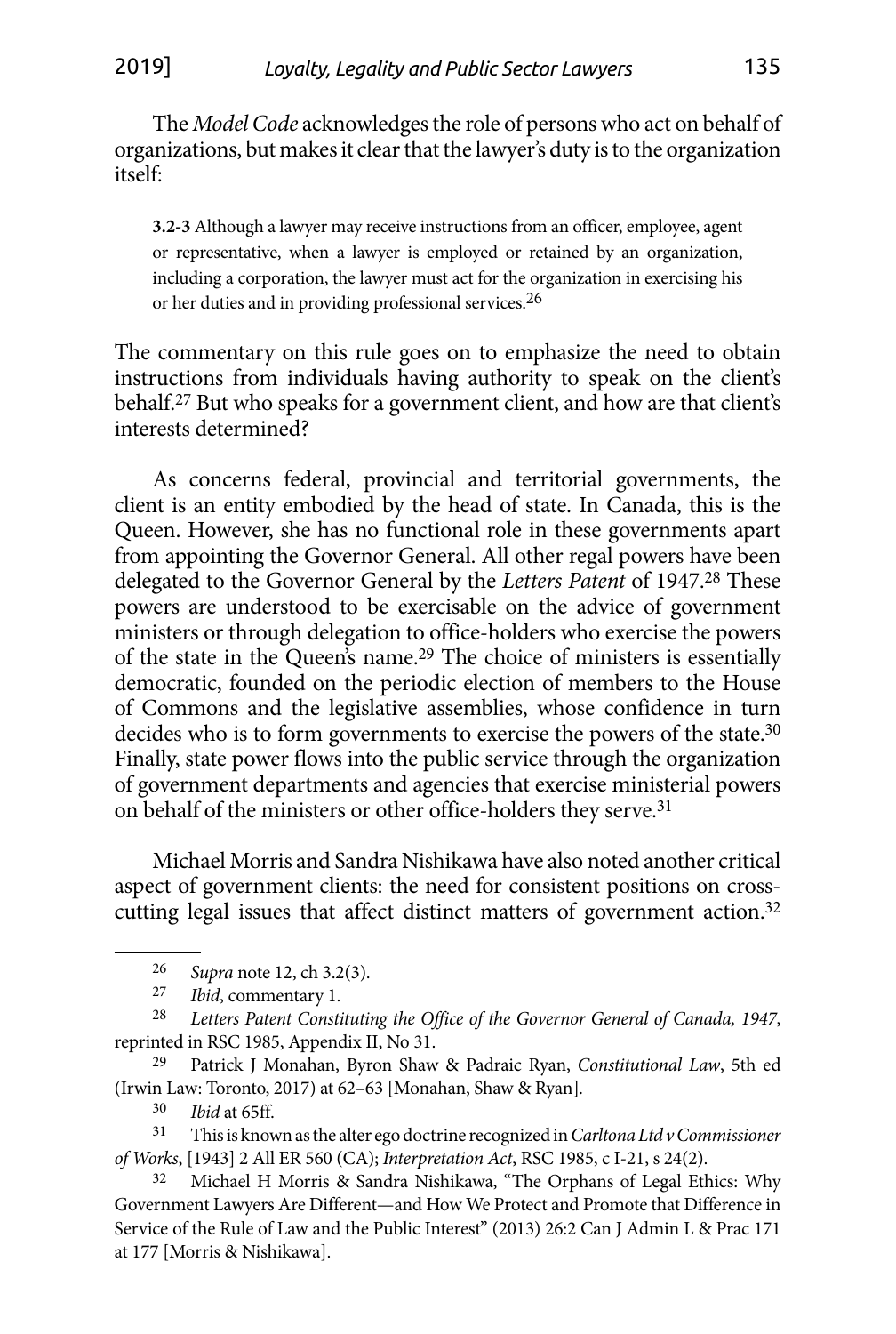<span id="page-7-0"></span>Governments cannot take contradictory positions on legal issues and are generally expected to defend the legal validity of legislation.33

What then does the duty of loyalty mean for this type of client? Does its rationale support its application to governmental clients in the same way as individual, corporate or other private sector clients? It does. It is just as essential for those who speak on behalf of the state to have confidence in their legal advisors as it is for private sector clients.34 There is no room for the trust and confidence that characterize a lawyer-client relationship if there is any possibility that government legal advisors can take disagreements about their advice outside the governmental clients they serve and pursue legal action themselves to protect what they think are the interests of the state. This would turn their legal advisors into just another voice in the broad public discourse about the issues involved. Ministers, their staff and government officials would be unable to explore the legal intricacies and possibilities of the matter at hand with candour and the legal advisor would lose the influence that comes from a position of trust and confidence. In effect, the government client would no longer have access to legal advice as it has come to be understood in our legal system. There is no justification for limiting in this way access to legal advice of government clients whose actions have pervasive effect throughout the country. If anything, legal advice is all the more required to ensure that the powers of government are exercised in conformity with the law.

But what about the possibility that those who have the authority to speak on behalf of the state might nevertheless take action that is not in the state's interest or the public interest more generally? Is a government legal advisor to stay silent? I would suggest the answer lies in the concept of wrongdoing that the *Model Code* recognizes as limiting the duty of loyalty.

# **C) Wrongdoing Limits**

The *Model Code* characterizes wrongdoing in terms of acting "dishonestly, fraudulently, criminally or illegally" and states what a lawyer must do when the lawyer "knows that the organization has acted, is acting or intends to act" in this manner.35 The lawyer must advise that the action constitutes

<sup>33</sup> See Lori Sterling & Heather Mackay, "The Independence of the Attorney General in the Civil Law Sphere" (2009) 34:2 Queen's LJ 891 at 909ff (discussing concessions of *Charter* violations). But see Ian G Scott, "The Role of the Attorney General and the Charter of Rights" (1987) 29:2 Crim LQ 187 at 196–97.

<sup>34</sup> See *Campbell*, *supra* note 19; *Prichard*, *supra* note 19.

<sup>35</sup> *Supra* note 12, ch 3.2-8:

**<sup>3.2-8</sup>** A lawyer who is employed or retained by an organization to act in a matter in which the lawyer knows that the organization has acted, is acting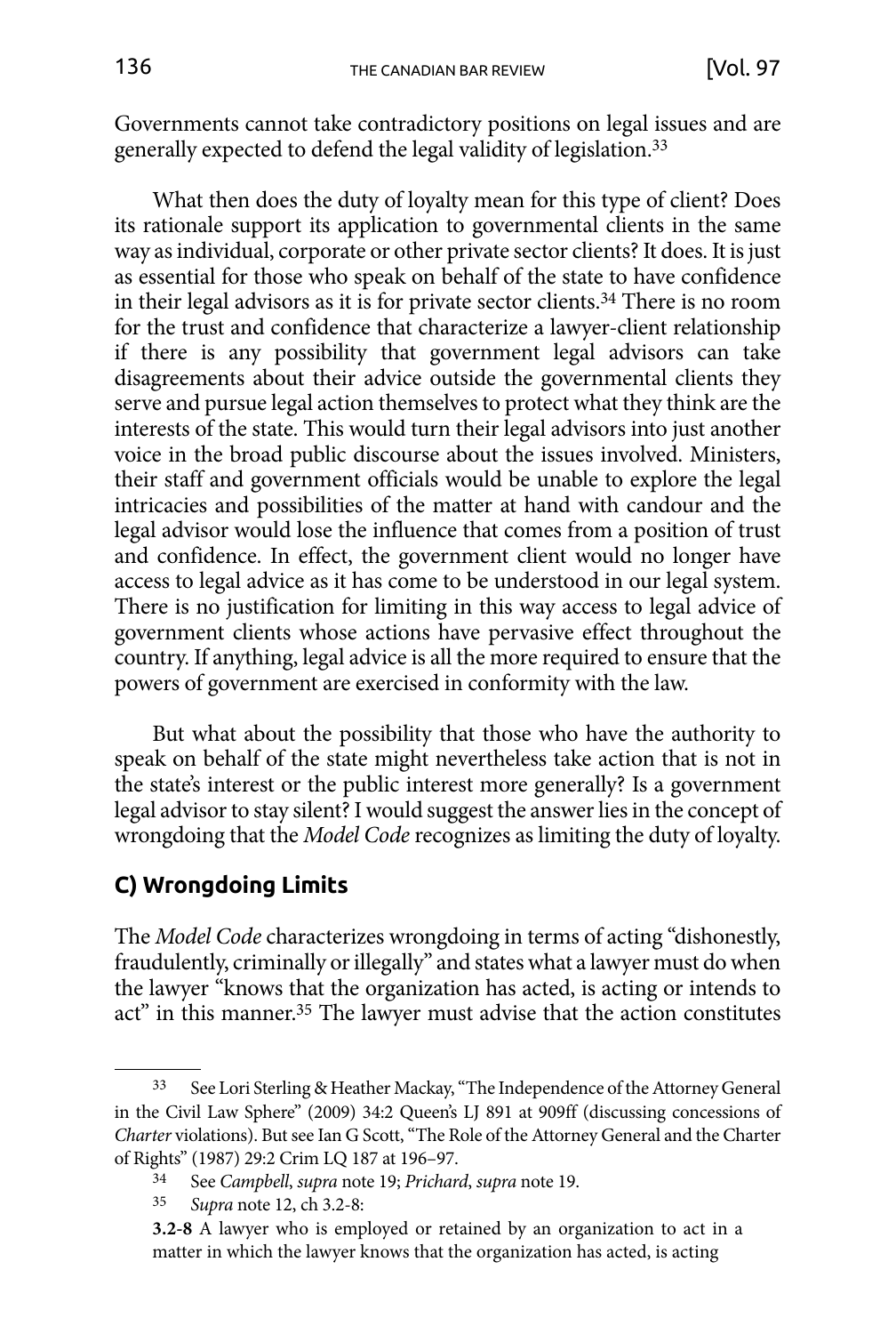wrongdoing, advise against it (at increasingly higher levels if necessary) and, if the advice is not followed, withdraw services.

There are two points to note about these rules. First, the standard for assessing wrongdoing is high: "the lawyer *knows*" that the actions meet the threshold ("dishonestly, fraudulently, criminally or illegally"). Secondly, the action a lawyer is authorized to take in these circumstances is to withdraw from the retainer. These rules do not indicate what, if any, further action a lawyer may or should take. However, rules dealing with confidentiality allow disclosure when there is "an imminent risk of death or serious or bodily harm."36 In addition, rules dealing with incriminating physical evidence provide that the duty of loyalty is to be balanced against the duty to the administration of justice, but they stop short of counseling active assistance to investigations into a client's conduct.37

Thus, like other members of legal professional bodies, public sector lawyers are required to withdraw from participating in activities they "know" constitute wrongdoing. The fraud, dishonesty and criminality aspects of wrongdoing are fairly straightforward in this regard, but what of "illegality"?

Presumably, this goes beyond the commission of criminal offences to include provincial offences as well.38 But does it go further to encompass any government action that is not authorized by law? Given that the rule of law is generally recognized to require all government action to be

36 *Ibid*, ch 3.3(3).

37 *Ibid*, ch 5.1(2A) commentary 4.

38 See e.g. *Law Society of Upper Canada v Machado*, 2018 ONLSTH 10 (involving offences under the *Workplace Safety and Insurance Act*, SC 1997, c 16, Schedule A).

or intends to act dishonestly, fraudulently, criminally, or illegally, must do the following, in addition to his or her obligations under rule 3.2-7:

<sup>(</sup>a) advise the person from whom the lawyer takes instructions and the chief legal officer, or both the chief legal officer and the chief executive officer, that the proposed conduct is, was or would be dishonest, fraudulent, criminal, or illegal and should be stopped;

<sup>(</sup>b) if necessary because the person from whom the lawyer takes instructions, the chief legal officer or the chief executive officer refuses to cause the proposed conduct to be stopped, advise progressively the next highest persons or groups, including ultimately, the board of directors, the board of trustees, or the appropriate committee of the board, that the proposed conduct was, is or would be dishonest, fraudulent, criminal, or illegal and should be stopped; and (c) if the organization, despite the lawyer's advice, continues with or intends to pursue the proposed wrongful conduct, withdraw from acting in the matter in accordance with the rules in section 3.7.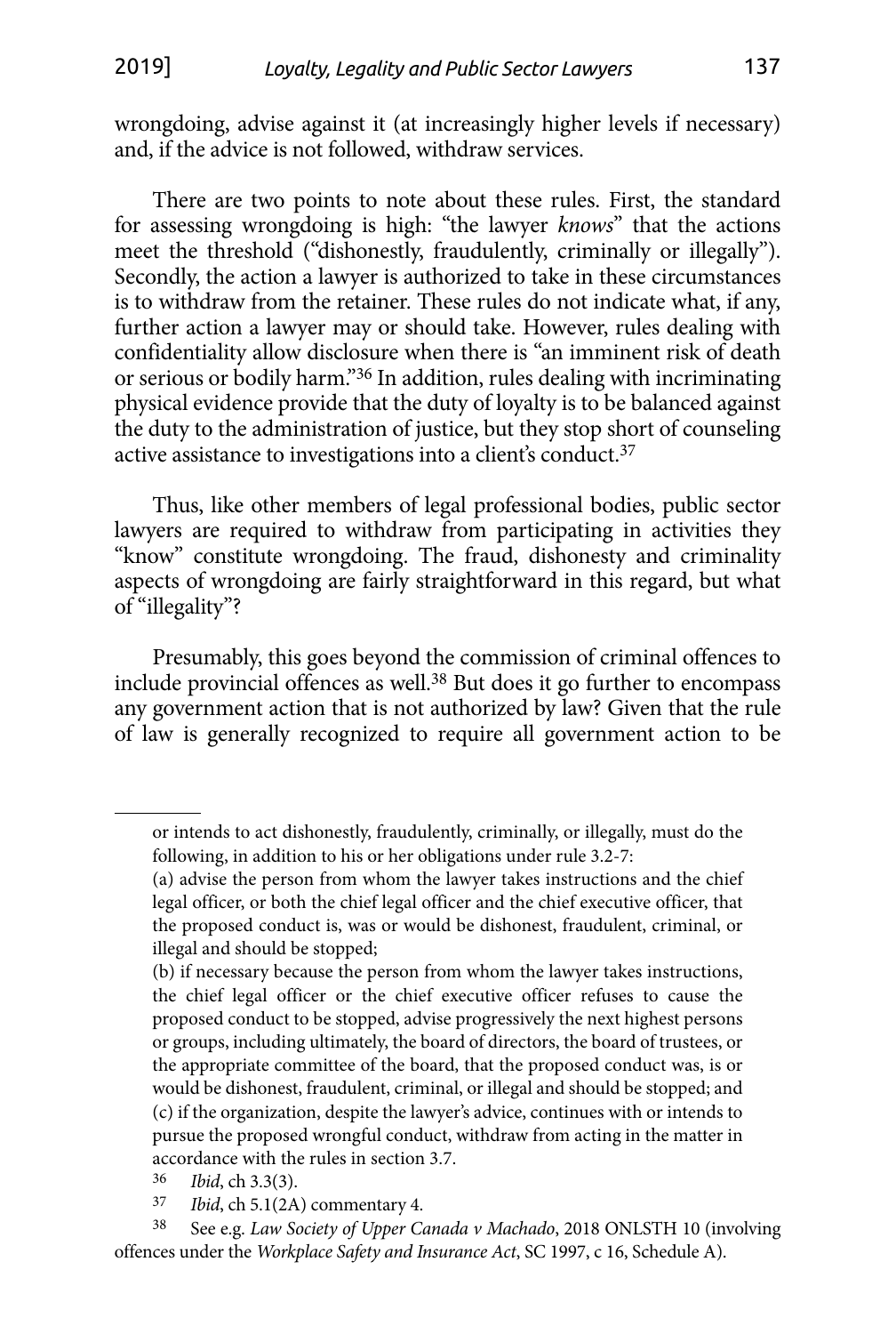<span id="page-9-0"></span>authorized by law,39 there is enormous potential for illegality relating to virtually everything a government does.

The requirement that the lawyer "know" the conduct is illegal substantially narrows what qualifies as wrongdoing for the purposes of the *Model Code* and excludes illegality that is merely doubtful or not clear. In addition, there are presumptions of validity protecting government action from challenge on the basis of either failing to comply with procedural requirements or exceeding the scope of authority to take the action.40 These presumptions place the burden on the challenger to demonstrate that the government action is illegal, presuming it to be legal until it has been successfully challenged in court.

The threshold of knowing that illegality exists, together with the presumptions of validity, allow public sector lawyers to work with their clients on matters involving a risk of illegality. If they were required to withdraw when there was any risk of *ultra vires* government action, they would not be involved in the very actions that most require their involvement. If public sector lawyers are to fulfill their role as legal advisors, they must be allowed to continue acting despite the risk that the action will be found to be illegal.

Finally, it should be noted that withdrawal of services by a public sector lawyer would amount to a refusal to continue working on an assigned file or with a particular government unit, which could have disciplinary consequences up to a termination of employment. This makes it a far more significant action than for a private sector lawyer having many other clients.

## **D) Higher Duty for Public Sector lawyers**

There has been some debate about whether public sector lawyers have a higher professional duty to uphold the rule of law than their private sector counterparts. Such a duty arguably provides greater scope for overriding the duty of loyalty.

The Ontario Divisional Court has said that public service lawyers are subject to the same standards as other lawyers:

<sup>39</sup> Monahan, Shaw & Ryan, *supra* note 29 at 21*.*

<sup>40</sup> See JM Keyes, *Executive Legislation*, 2nd ed (Lexis Nexis: Markham, 2010) at 548ff. These presumptions have been more recently recognized in relation to making delegated legislation in *Katz Group Canada Inc v Ontario (Health and LongTerm Care)*, 2013 SCC 64 at para 25, [2013] 3 SCR 810.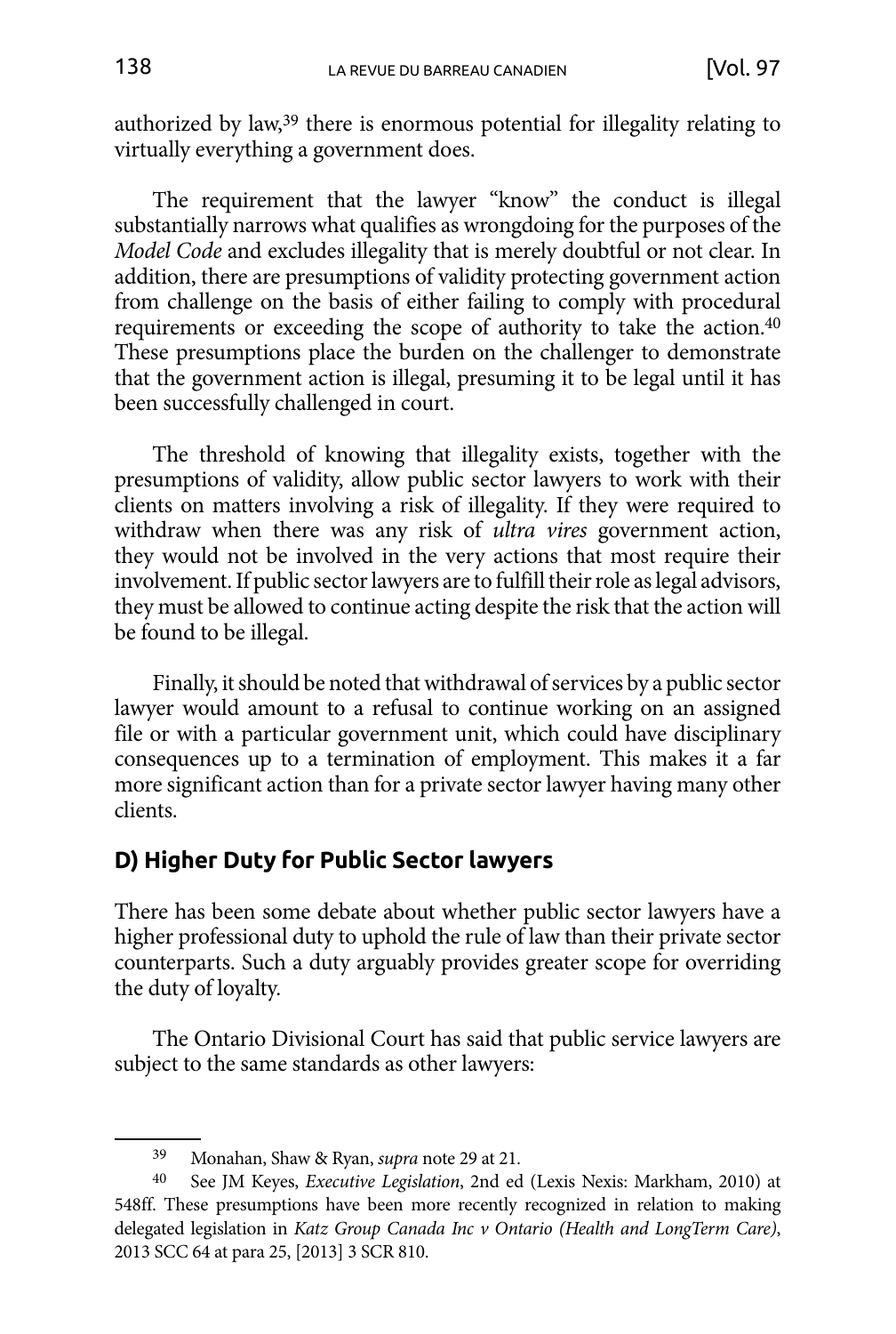Central to the conclusion of the learned judge was his view that lawyers employed by the government have a higher professional obligation than other lawyers to observe the Rules of Professional Conduct. There is no basis for this conclusion in the laws or traditions that govern the bar of this province.

All lawyers in Ontario are subject to the same single high standard of professional conduct. It is not flattering to the lawyers of Ontario to say that most of them are held to a lower standard of professional conduct than public sector lawyers.<sup>41</sup>

However, there is considerable commentary arguing that public sector lawyers, including legislative counsel,<sup>42</sup> have distinctive,<sup>43</sup> if not higher duties.44 Adam Dodek, Dean of the Common Law Section of the University of Ottawa's Faculty of Law, is perhaps the most prominent proponent of higher duties for public sector lawyers "to ensure that all actions of government comply with all laws."45 And although he has more recently acknowledged that there may be little practical difference between "a higher as opposed to a different duty,"46 he continues to maintain there are areas—notably the conduct of prosecutions and public interest litigation where the duty is or should be "higher".

The case for distinctive or higher duties for public sector lawyers is grounded in their role as both public servants and guardians of the rule of law.47 This role is encapsulated in departmental legislation such as the *Department of Justice Act*, which states the Minister of Justice is to "see that the administration of public affairs is in accordance with law."48 The

See J Tait, "The Public Service Lawyer, Service to the Client and the Rule of Law" (1997) 23:1 Commonwealth L Bull 542 at 543 [Tait]; Morris & Nishikawa, *supra* note 32 at 174ff.<br><sup>44</sup> See Allan C Hutchinson, "'In the Public Interest': The Responsibilities and

Rights of Government Lawyers" (2008) 46:1 Osgoode Hall LJ 105 at 114; Adam M Dodek, "Lawyering at the Intersection of Public Law and Legal Ethics: Government Lawyers as Custodians of the Rule of Law" (2010) 33:1 Dal LJ 1 [Dodek, "Public Law and Legal Ethics"]; Adam Dodek, "The 'Unique Role' of Government Lawyers in Canada" (2016) 49:1 Israel LR 23 [Dodek, "Unique Role"].

45 Dodek, "Public Law and Legal Ethics", *supra* note 44 at 21–22.

46 Dodek, "Unique Role", *supra* note 44 at 28.

47 See Dodek, "Public Law and Legal Ethics", *supra* note 44 at 6–7; Morris & Nishikawa, *supra* note 32 at 174.

48 RSC 1985, c J-2, s 4(a) [*Justice Act*].

<sup>41</sup> *Everingham v Ontario* (1992), 8 OR 3d 121, 1992 CarswellOnt 421 at paras 17–18 (Div Ct). 42 See e.g. Deborah MacNair, "Legislative Drafters: A Discussion of Ethical

Standards from a Canadian Perspective" (2003) 24:2 Stat L Rev 125; Roger Purdy, "Professional Responsibility for Legislative Drafters: Suggested Guidelines and Discussion of Ethics and Role Problems" (1987) 11:1 Seton Hall Legis J 67; David A Marcello, "The Ethics and Politics of Legislative Drafting" (1996) 70:6 Tul L Rev 2437.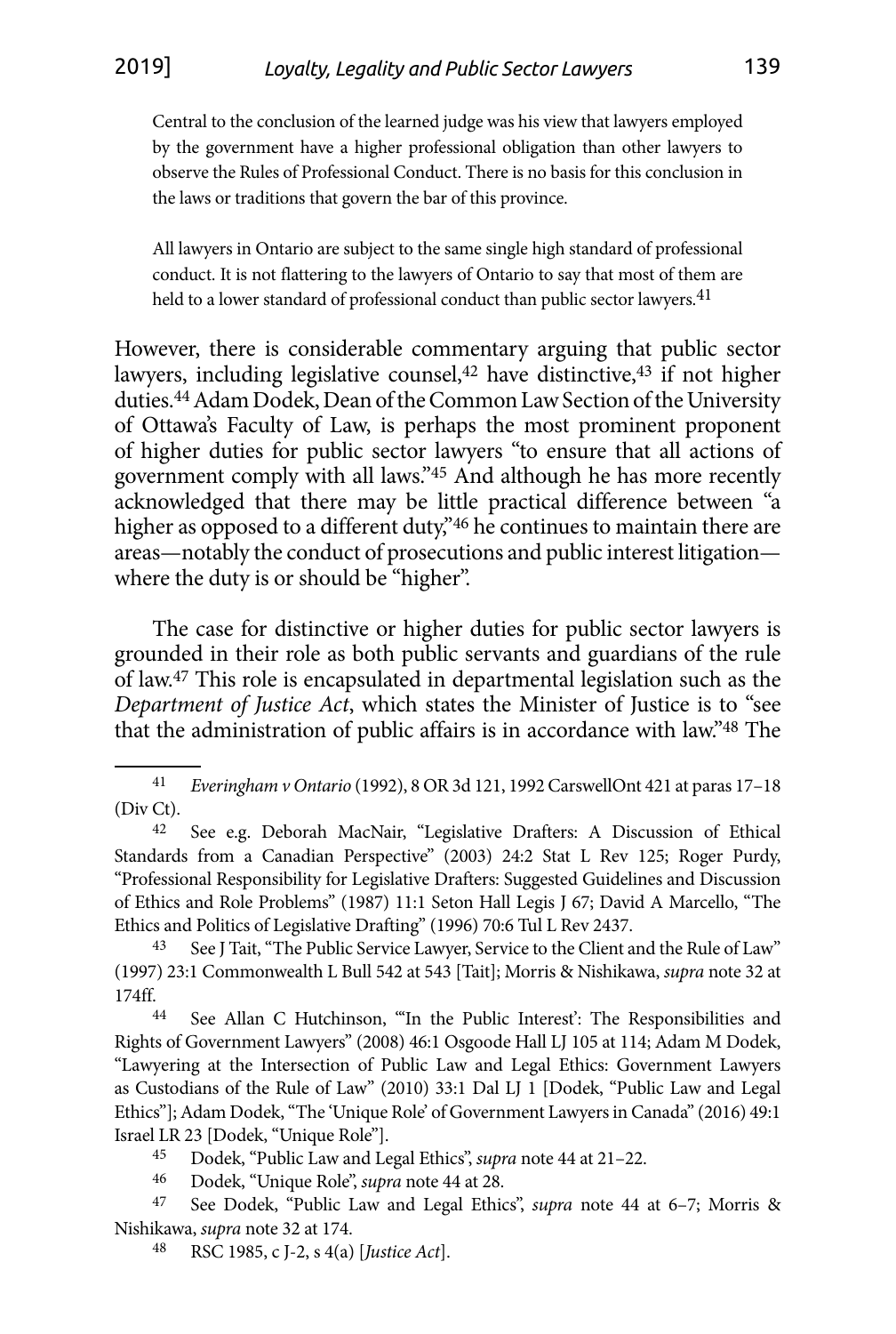distinctiveness of their duties may have much to do with the tension that can exist between these two bases. This tension is considered further in the next section dealing with the public service duty of loyalty. But what of advancing the rule of law? Does it shift the duties of public sector lawyers beyond merely advising on the legality of government action to something more? And if so, what more?

Dean Dodek has argued that the duty of public sector lawyers is based not only on the rule of law, but also on their exercise of public power, which he suggests lies in the "significant discretion in providing legal advice" that results from the indeterminacy of law.49 He illustrates this by commenting on the interpretation of the *Charter* reporting provision at the heart of the *Schmidt* case:

Here my point is that every time a decision is made not to make a report to the House of Commons, there has obviously been an act of interpretation. Indeed, this was made clear when a Department of Justice lawyer disclosed at a house committee that the standard used to trigger the reporting requirement was "manifestly unconstitutional." This phrase is itself an act of legal interpretation and a highly discretionary one at that. If lawyers in the Department had chosen a standard of "arguably unconstitutional," it is likely that many more bills would have been reported under these provisions. This could have had a very different effect on legislation and the relationship between the courts, the legislature and the executive, to say the least of the potential impact of such legislation on affected groups.50

The suggestion that departmental lawyers exercise power is debatable.

First, extra-judicial interpretation is at best an opinion about what a court would decide. It is difficult to see how a lawyer's opinion on the meaning of legislation can amount to an exercise of power, particularly when there may be competing interpretations. Power is exercised by those who rely on the opinions. Legal advice, like other forms of advice, stops short of dictating what the person receiving the advice must do.

Secondly, the interpretation of legislation is not a matter of simply choosing a meaning; it involves assessing the text, context and purposes of legislation in light of judicially established interpretive techniques.51 Although interpretation involves a degree of discretion, it is fundamentally about someone else's exercise of power: the law-maker's. And, in relation to the example Dean Dodek gives, the Federal Court of Appeal in *Schmidt*

<sup>49</sup> Dodek, "Public Law and Legal Ethics", *supra* note 44 at 23.

<sup>50</sup> *Ibid* at 25 [footnotes omitted].

<sup>51</sup> *Ibid*.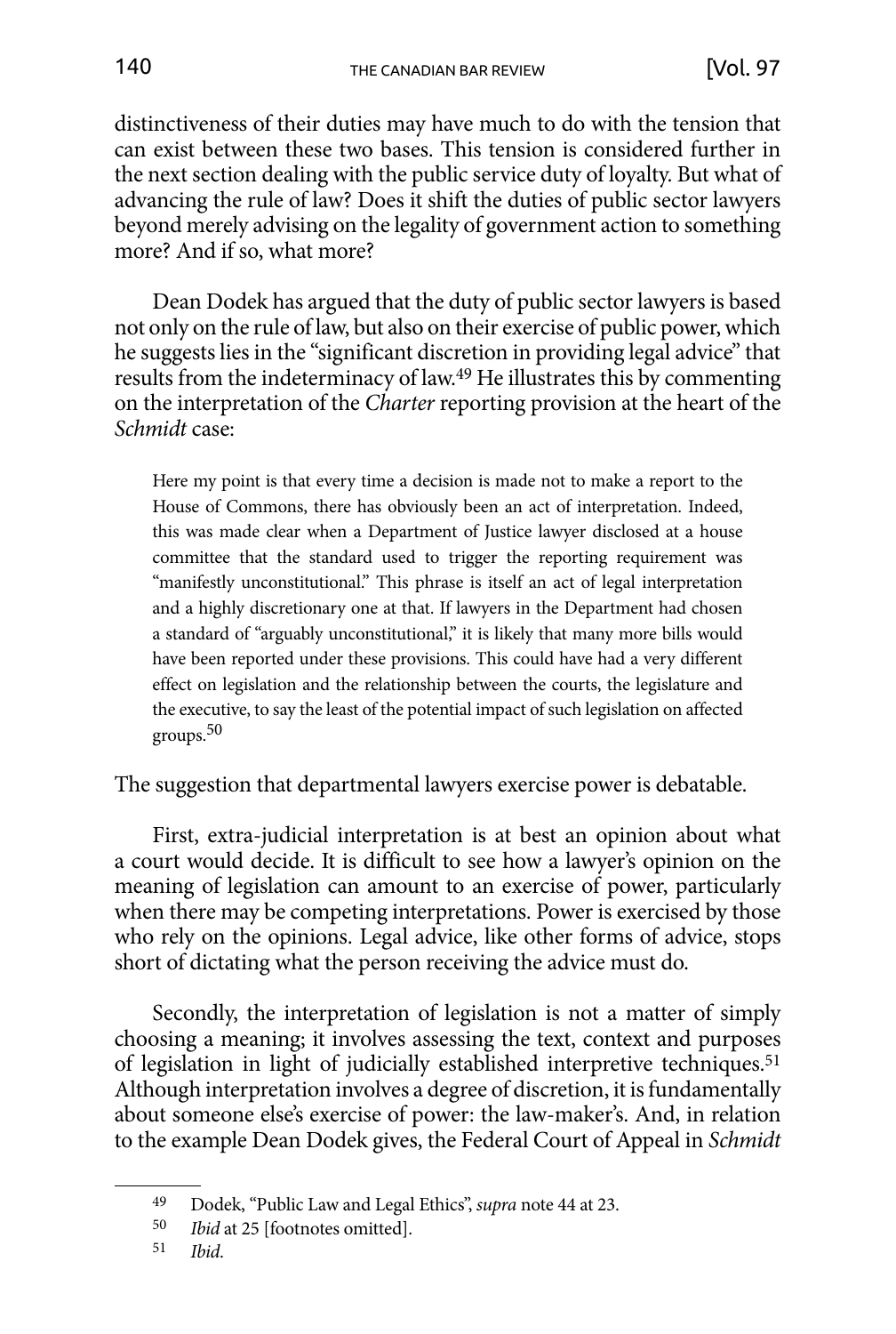has now refuted the argument that there was any other reasonable interpretation in this case.52 In a well-reasoned exercise of statutory interpretation, the Court challenged the notion that words can be made to mean whatever the interpreter wants them to mean,<sup>53</sup> and concluded that the interpretation advanced by the Department of Justice was not only reasonable, but also correct.54

Public sector lawyers should unquestionably seek to advance the values of the rule of law and the legality of government action. This may qualify as a "higher duty", as John Tait has suggested,<sup>55</sup> but it is surely one that is shared by all members of the legal profession. The issue is how far public sector lawyers can and should go to fulfill this duty, and whether they should in some sense do more than their private sector counterparts. Characterizing them as exercising power to do so both distorts and overstates their role as legal advisors. It confuses power with influence.56 There is a world of difference between the two. Influence operates within a legal services model involving a relationship of mutual respect; power entails control and making decisions. And in the world of government, ministers and other delegates of state power make decisions. Indeed our administrative law makes it clear that discretionary decisions must be made by those who are authorized to make them and cannot be fettered by dictation from others.57

A public sector lawyer's duty to advance the rule of law is to provide solid advice on the legality of government action, including legislative action; it is to encourage decisions that not only minimize the risk that the action may be challenged legally and found to be outside the law, but also advance constitutional values, including the rule of law.58 This requires cultivating the confidence of those being advised: they must be able to fully trust their legal advisors and be prepared to fully disclose to them the intentions and purposes underlying the action they propose to take.

Dodek also argues on the basis of the rule of law that private sector lawyers must have a certain independence from both the state and their own clients, somewhat akin to that of the judiciary.59 This independence has been clearly recognized in relation to public sector

<sup>52</sup> *Supra* note 1.

<sup>53</sup> *Ibid* at paras 25–27.

<sup>54</sup> *Ibid* at para 41. See also the discussion below at pages 18ff.

<sup>55</sup> Tait, *supra* note 43 at 548.

<sup>56</sup> Morris & Nishikawa, *supra* note 43 at 176.

<sup>57</sup> See e.g. *Stemijon Investments Ltd v Canada (AG)*, 2011 FCA 299 at paras 21–24, 341 DLR (4th) 710.

<sup>58</sup> Tait, *supra* note 43 at 547–48.

<sup>59</sup> Dodek, "Public Law and Legal Ethics", *supra* note 44 at 22–23.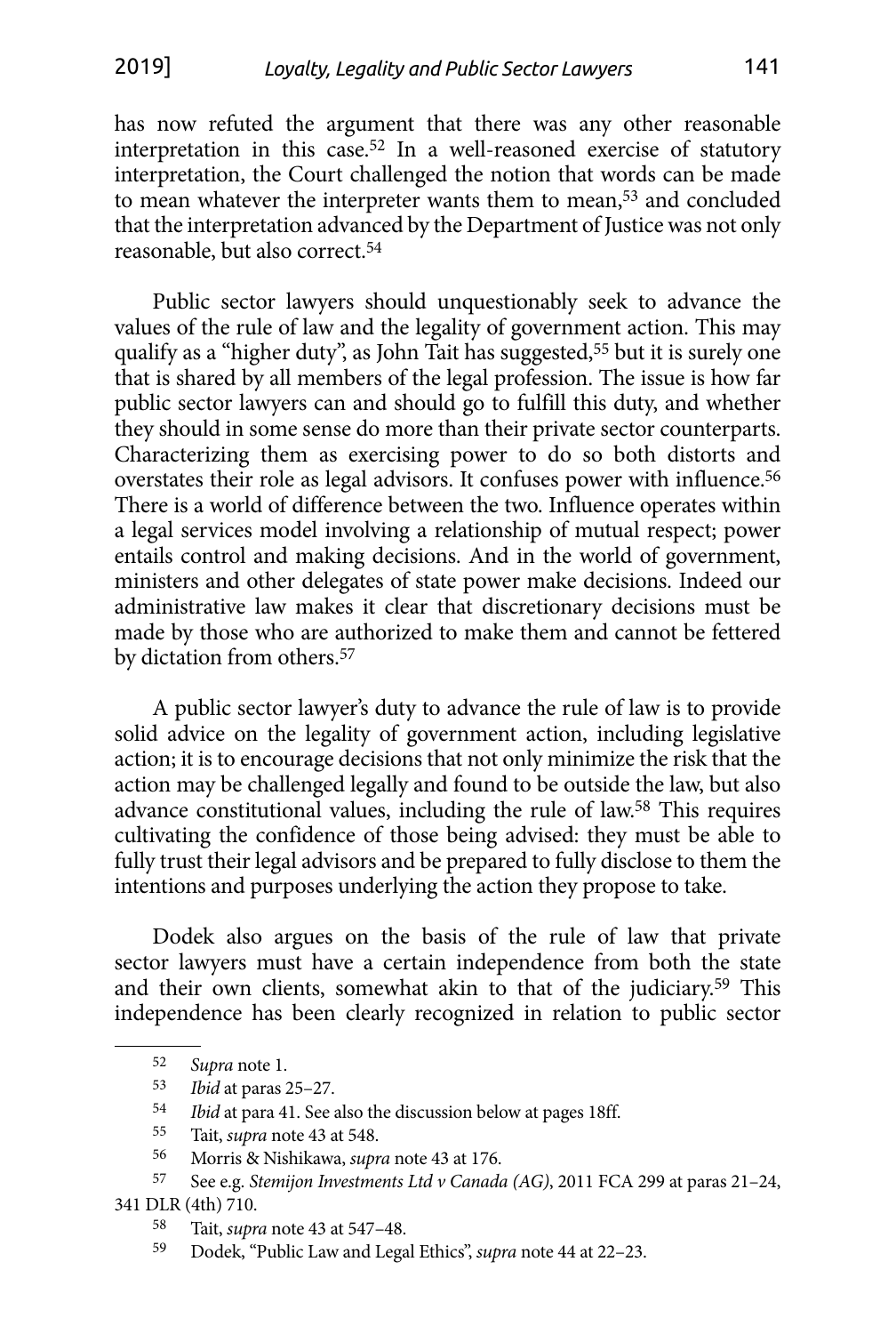lawyers who conduct criminal prosecutions. They do not advise or take instructions from ministers or other government officials in the exercise of prosecutorial discretion,<sup>60</sup> and courts will only review its exercise for "flagrant impropriety' or in actions for malicious prosecution."<sup>61</sup>

Independence has also been recognized more generally in the organization of government legal services. In most Canadian jurisdictions, legal services are provided by legal professionals employed by a central legal department such as a department of Justice or a ministry of the Attorney General. This structure can be traced back to the Royal Commission on Government Organization (Glassco) in the early 1960s.62 Its report catalogued the extent to which individual departments and agencies in the federal government at that time employed their own legal staff63 and recommended an integrated legal service centralized in the Department of Justice. This recommendation was based on a variety of reasons having to do with staffing, career development and retention.64 A second set of reasons had to do with independence:

Among the more important tasks of the lawyer in public service, the initial framing of bills and regulations and advising on their application in individual cases demand a special degree of independence for the lawyer, setting him somewhat apart from the "line" activities of his department. Lawyers often find themselves drawn into the policy-making machinery of their departments, thereby becoming so closely identified with departmental management that their capacity to provide impartial advice becomes impaired.65

The Glassco recommendations for the centralization of legal services were implemented and are largely still intact today through departmental legislation,<sup>66</sup> thereby recognizing the independence of public sector lawyers from the departments they serve and, as John Tait has noted, reinforcing the "authority" of the Minister of Justice or Attorney General as the chief law officer of the government.<sup>67</sup> However, the degree of independence is arguably more limited than that associated with prosecutors or private sector lawyers. Other public sector lawyers have neither power akin to

<sup>60</sup> *Krieger*, *supra* note 21 at paras 43–45.

<sup>61</sup> *Ibid* at para 49 [footnotes omitted].

<sup>62</sup> Canada, Privy Council Office, *The Royal Commission on Government Organization*, No Z1-1960/4 (Ottawa: Queen's Printer, 1962).

<sup>63</sup> Notably, of the 330 lawyers employed in the federal government, only 42 were employed by the Department of Justice: *ibid*, vol 2 at 393–94.

<sup>64</sup> *Ibid* at 412.

<sup>65</sup> *Ibid* at 412–13.

<sup>66</sup> See e.g. *Justice Act*, *supra* note 48; *Ministry of the Attorney General Act*, RSO 1990, c M-17.

<sup>67</sup> *Supra* note 43 at 544.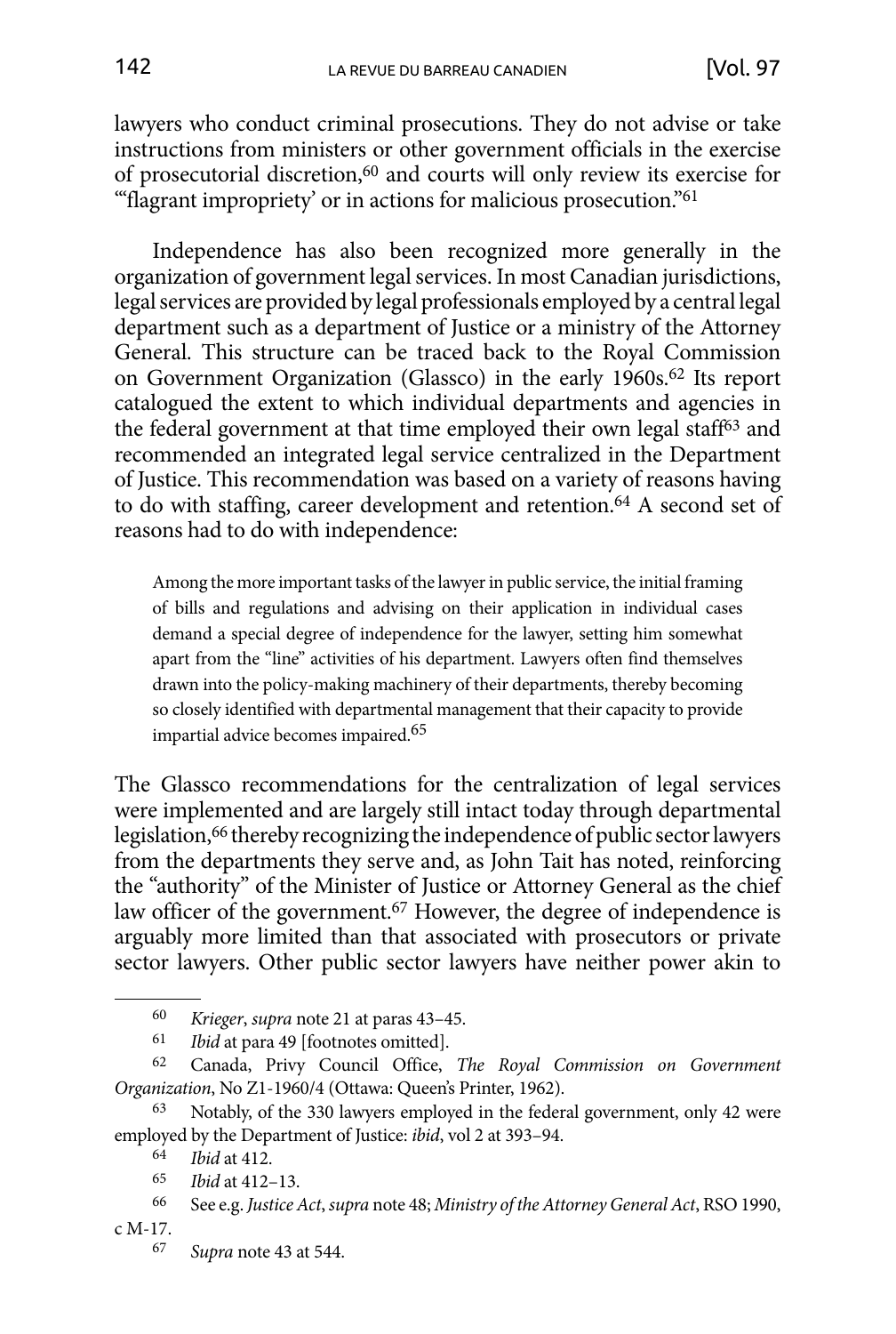<span id="page-14-0"></span>prosecutorial discretion nor as much control over who they work for: as public servants, they are bound to serve the elected government of the day. And, by the same token, elected and governmental officials have little choice over who will serve them. The lawyer-client relationship is imposed by organizational arrangements requiring government ministers and public servants to obtain legal advice from public sector lawyers. Outside legal advice is not prohibited, but it constitutes a relatively small proportion of the legal services provided to government.68 Although employment in a central legal services department affords greater independence from other departments, it is still employment within the government and the ultimate client is the same, which brings us to the second basis for their duty of loyalty: as employees in a public service.

# **3. Public Service Duty of Loyalty**

## **A) Rationale and Basic Elements**

Public servants have a duty of loyalty, but it has a different foundation from that of the legal profession. It is rooted in the establishment of a professional public service that is politically impartial and non-partisan. In Canada, the origins of such a public service can be traced back to the Federal Civil Service Commission. It was created in 1908 with the aim of replacing employment practices based on political patronage with a system of appointment on the basis of merit.<sup>69</sup> Luc Juillet and Ken Rasmussen have described these origins as follows: "the history of the Commission can be understood as an evolving struggle to achieve a balance among three competing, and, at times, contradictory sets of values at the heart of public service staffing in a liberal democracy: political neutrality and independence; fairness and democratic equality; and competence and managerial efficiency."70

Today, legislation like the federal *Public Service Employment Act*<sup>71</sup> continues to apply the merit principle for staffing public service positions

<sup>68</sup> For example, the total expenditure for legal agents by the Federal Department of Justice in 2015–16 was about \$15M out of total legal services spending of about \$200M: see ["Disclosure of Contracts for Legal Services: Annual Legal Agent Expenditures 2015–16"](http://justice.gc.ca/eng/trans/pd-dp/contra_leg/2015_2016.html), online: *Department of Justice* <justice.gc.ca/eng/trans/pd-dp/contra\_leg/2015\_2016.html>; ["2015–16 Departmental Performance Report"](http://www.justice.gc.ca/eng/rp-pr/cp-pm/dpr-rr/2015_2016/dpr-rmr/p4.html%23sec21), online: *Department of Justice* <www.justice. gc.ca/eng/rp-pr/cp-pm/dpr-rr/2015\_2016/dpr-rmr/p4.html#sec21>.

<sup>69</sup> SC 1908, c 15.

<sup>70</sup> Luc Juillet & Ken Rasmussen, *Defending a Contested Ideal: Merit and the PSC of Canada 1908–2008*, (Ottawa: University of Ottawa Press, 2008) at 5.

<sup>71</sup> SC 2003, c 22, ss 12–13. See also *Public Service of Ontario Act*, SO 2006, c 35, Schedule A; *Public Service Act*, CQLR c F-3.1.1 [Quebec *Public Service Act*]; *Public Service Act*, RSBC c 385.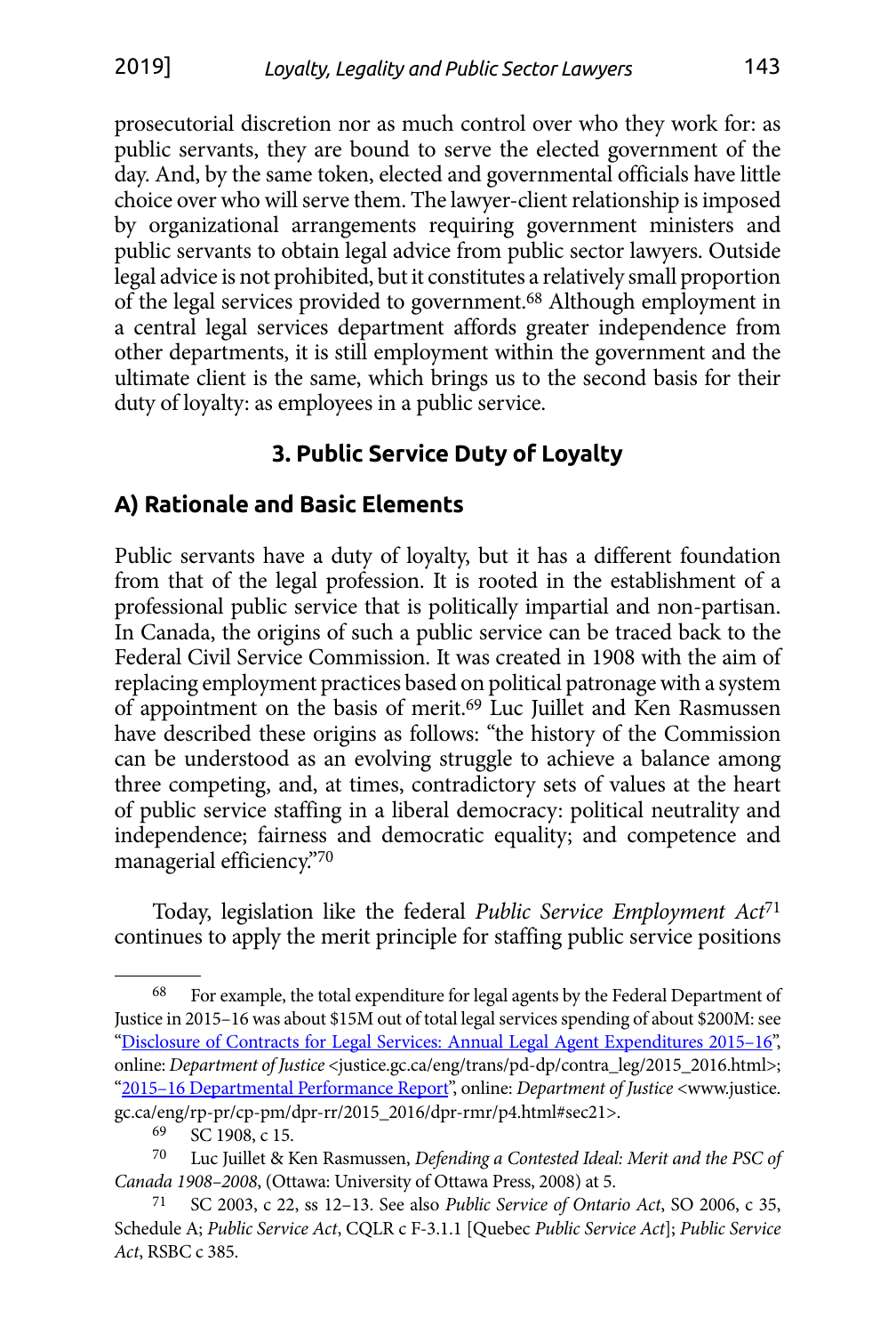and public servants are expected not only to be politically impartial, but also capable of serving the government of day regardless of its political affiliation.

A duty of loyalty underpins the political neutrality of modern public services and is stated in some public service legislation.72 It is also expressed in documents such at the *Values and Ethics Code for the Public Sector*73 issued by the Federal Treasury Board in its capacity as public service employer under the *Financial Administration Act*. 74 This Code is supplemented by departmental codes, notably the Values and Ethics Code of the Department of Justice.75 Loyalty is one of the "expected behaviours" listed in the Code under the heading of "Respect for Democracy" under both of these codes:

1.2 Loyally carrying out the lawful decisions of their leaders and supporting ministers in their accountability to Parliament and Canadians.76

It is also implicit in another expected behaviour under the heading "Integrity":

3.4 Acting in such a way as to maintain their employer's trust.<sup>77</sup>

The reference to "lawful decisions" in section 1.2 of both the Public Sector Code and Department of Justice Code qualifies the duty of loyalty, but the codes provide no further detail on this qualification.

The public service duty of loyalty has also been recognized by the Supreme Court of Canada in *Fraser v Public Service Staff Relations Board*, involving the disciplinary action imposed on a public servant for making comments critical of government policies.78 Although the case was not decided on the basis of the *Charter*, the Court nevertheless considered

75 Department of Justice (Canada), *Values and Ethics Code of the Department of Justice*, Ottawa: Department of Justice, 2016 [Department of Justice *Ethics Code*].

- *Ibid.* s 3.4.
- 78 [1985] 2 SCR 455 at 470–71, 23 DLR (4th) 122 [*Fraser*].

<sup>72</sup> See e.g. Quebec *Public Service Act*, *supra* note 71, s 5.

<sup>73</sup> Government of Canada (Treasury Board Secretariat), *Values and Ethics Code for the Public Sector*, Ottawa: Government of Canada, 2011. See also Government of Canada, ["The Duty of Loyalty"](http://www.canada.ca/en/treasury-board-secretariat/services/values-ethics/code/duty-loyalty.html), online: <www.canada.ca/en/treasury-board-secretariat/services/ values-ethics/code/duty-loyalty.html>; British Columbia, "Standards of Conduct for Public [Service Employees: Human Resources Policy 09"](http://www2.gov.bc.ca/gov/content/careers-myhr/about-the-bc-public-service/ethics-standards-of-conduct/standards-of-conduct), online: <www2.gov.bc.ca/gov/content/ careers-myhr/about-the-bc-public-service/ethics-standards-of-conduct/standards-ofconduct>.

<sup>74</sup> RSC 1985, c F-11, s 7(1)(e).

<sup>76</sup> *Ibid*, s 1.2.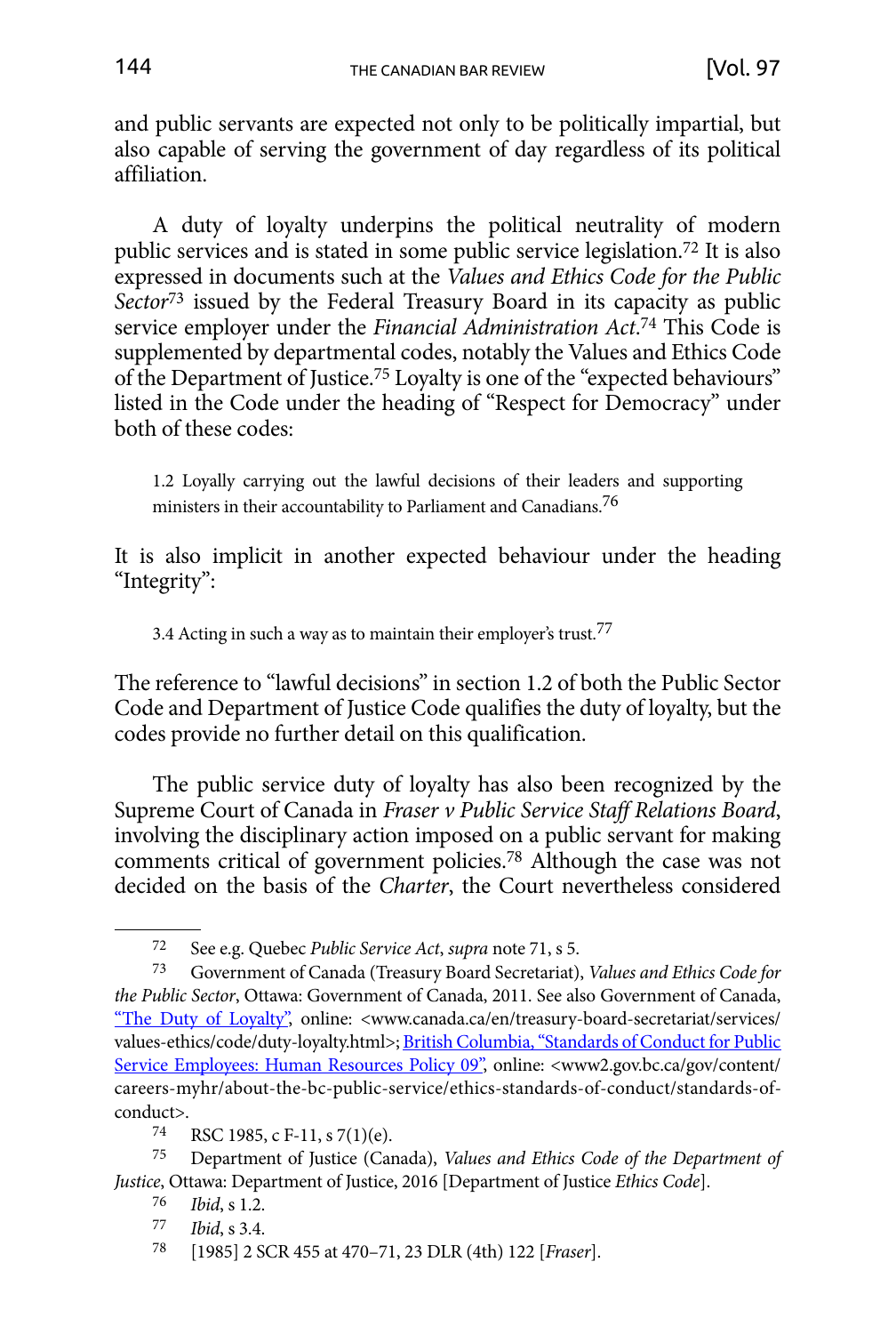freedom of speech as "a deep-rooted value in our democratic system of government"79 and struck a balance between it and the public service duty of loyalty:

[A] public servant is required to exercise a degree of restraint in his or her actions relating to criticism of government policy, in order to ensure that the public service is perceived as impartial and effective in fulfilling its duties. It is implicit throughout the Adjudicator's reasons that the degree of restraint which must be exercised is relative to the position and visibility of the civil servant.<sup>80</sup>

Thus, there is no single standard for judging the required degree of restraint. Much depends on an individual employee's position and the degree to which criticism of the government would undermine their ability to discharge that position. The Court went on to explain this further in terms of the basis for the requirement of restraint, including the duty of loyalty:

The federal public service in Canada is part of the executive branch of Government. As such, its fundamental task is to administer and implement policy. In order to do this well, the public service must employ people with certain important characteristics. Knowledge is one, fairness another, integrity a third. … a further characteristic is loyalty. As a general rule, federal public servants should be loyal to their employer, the Government of Canada. The loyalty owed is to the Government of Canada, not the political party in power at any one time … there is a powerful reason for this general requirement of loyalty, namely the public interest in both the actual, and apparent, impartiality of the public service.<sup>81</sup>

And, like the restraint on criticism itself, the duty of loyalty is variable as well, and has limits:

A public servant need not vote for the governing party. Nor need he or she publicly espouse its policies. And indeed, in some circumstances a public servant may actively and publicly express opposition to the policies of a government. This would be appropriate if, for example, the Government were engaged in illegal acts, or if its policies jeopardized the life, health or safety of the public servant or others, or if the public servant's criticism had no impact on his or her ability to perform effectively the duties of a public servant or on the public perception of that ability.82

<sup>79</sup> *Ibid* at 462.

<sup>80</sup> *Ibid* at 466.

<sup>81</sup> *Ibid* at 470.

<sup>82</sup> *Ibid*.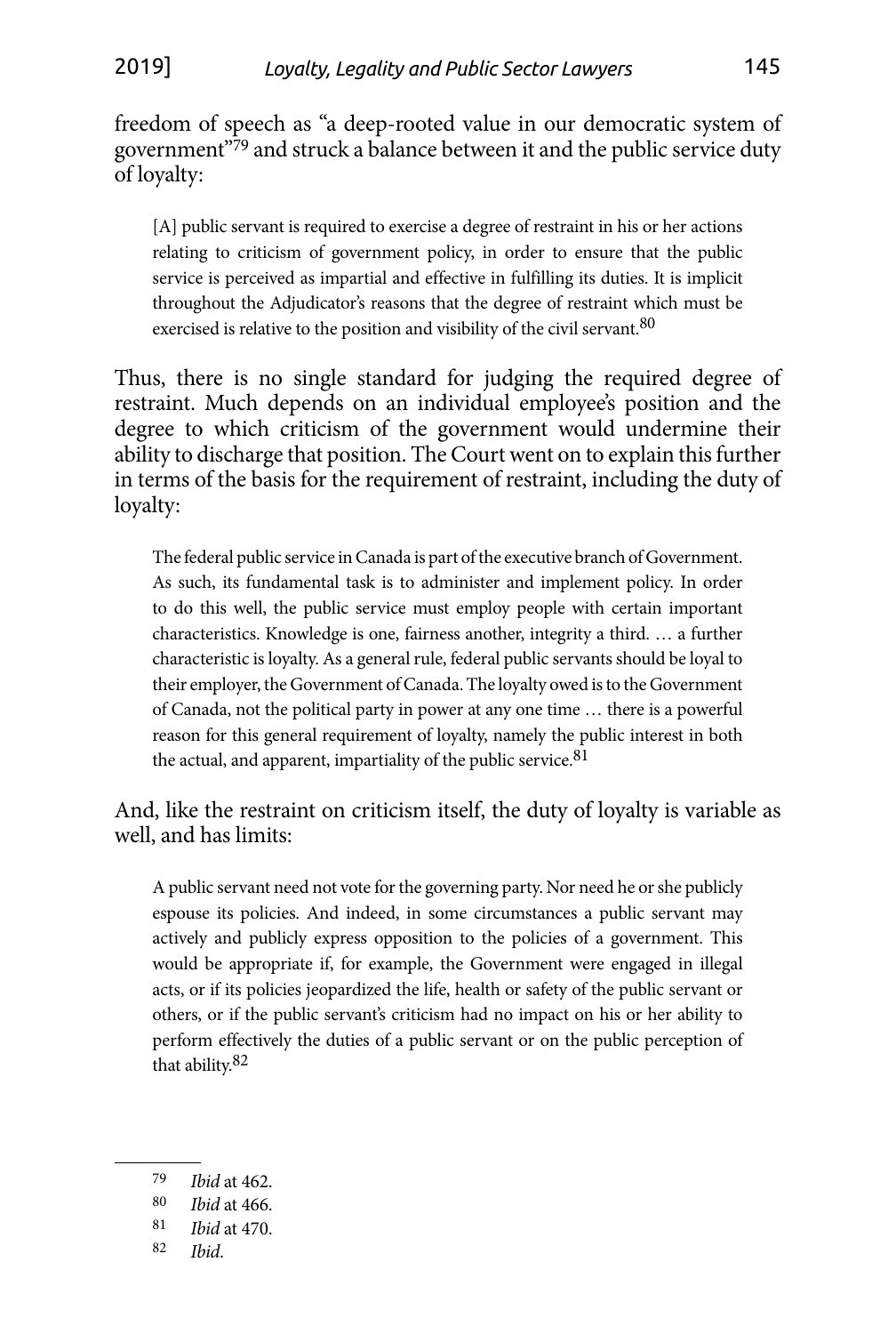# <span id="page-17-0"></span>**B) Illegality Limits**

In addition to the decision in the reference in *Fraser* to "illegal acts"83 as limits on public service loyalty, the federal public service codes qualify the duty of loyalty in terms of "lawful decisions".84 These limits have much in common with wrongdoing discussed above in relation to the lawyers' duty of loyalty.85 They are also reflected in public service legislation such as the federal *Public Servants Disclosure Protection Act* ("the Act") along with limits relating to life, health and safety.<sup>86</sup> This Act frames them within the concept of "wrongdoing" and provides processes for public servants to disclose it.87 Most of the acts defined as wrongdoing are of a serious nature, but the first one (contravention of an Act or regulations) encompasses a wide array of actions of varying degrees of gravity. The range of possible contraventions is wide and includes many matters of a relatively minor nature, such as parking regulations.88 However, the processes the Act puts in place for dealing with wrongdoing are largely internal to the Government, rising up to disclosure to the Public Sector Integrity Commissioner. And a notable limit on disclosure to the Commissioner is the exclusion of information protected by solicitor and client privilege.89 This limit does not appear to apply to disclosures to senior officials within the units concerned, presumably because they are part of the government

<sup>83</sup> *Ibid*. 84 Department of Justice *Ethics Code*, *supra* note 75.

85 See Part 2(C), *above*, on Wrongdoing Limits.

86 SC 2005, c 46 [*Disclosure Protection Act*]. See also *Public Interest Protection Act*, SBC 2018, c 22 [BC *Protection Act*]; *Public Interest Disclosure (Whistleblower Protection) Act*, CCSM, c P217 [MN *Protection Act*].

87 *Public Interest Protection Act*, *supra* note 86. "Wrongdoing" is defined as: 8. This Act applies in respect of the following wrongdoings in or relating to the public sector:

(a) a contravention of any Act of Parliament or of the legislature of a province, or of any regulations made under any such Act, other than a contravention of section 19 of this Act;

(b) a misuse of public funds or a public asset;

(c) a gross mismanagement in the public sector;

(d) an act or omission that creates a substantial and specific danger to the life, health or safety of persons, or to the environment, other than a danger that is inherent in the performance of the duties or functions of a public servant;

(e) a serious breach of a code of conduct established under section 5 or 6; and

(f) knowingly directing or counselling a person to commit a wrongdoing set out in any of paragraphs (a) to (e).

88 See e.g. *Airport Parking Charges Regulations*, SOR/87-543.

 89 MN *Protection Act*, *supra* note 86; *Disclosure Protection Act*, *supra* note 86, s 13(2); BC *Protection Act*, *supra* note 86, s 5.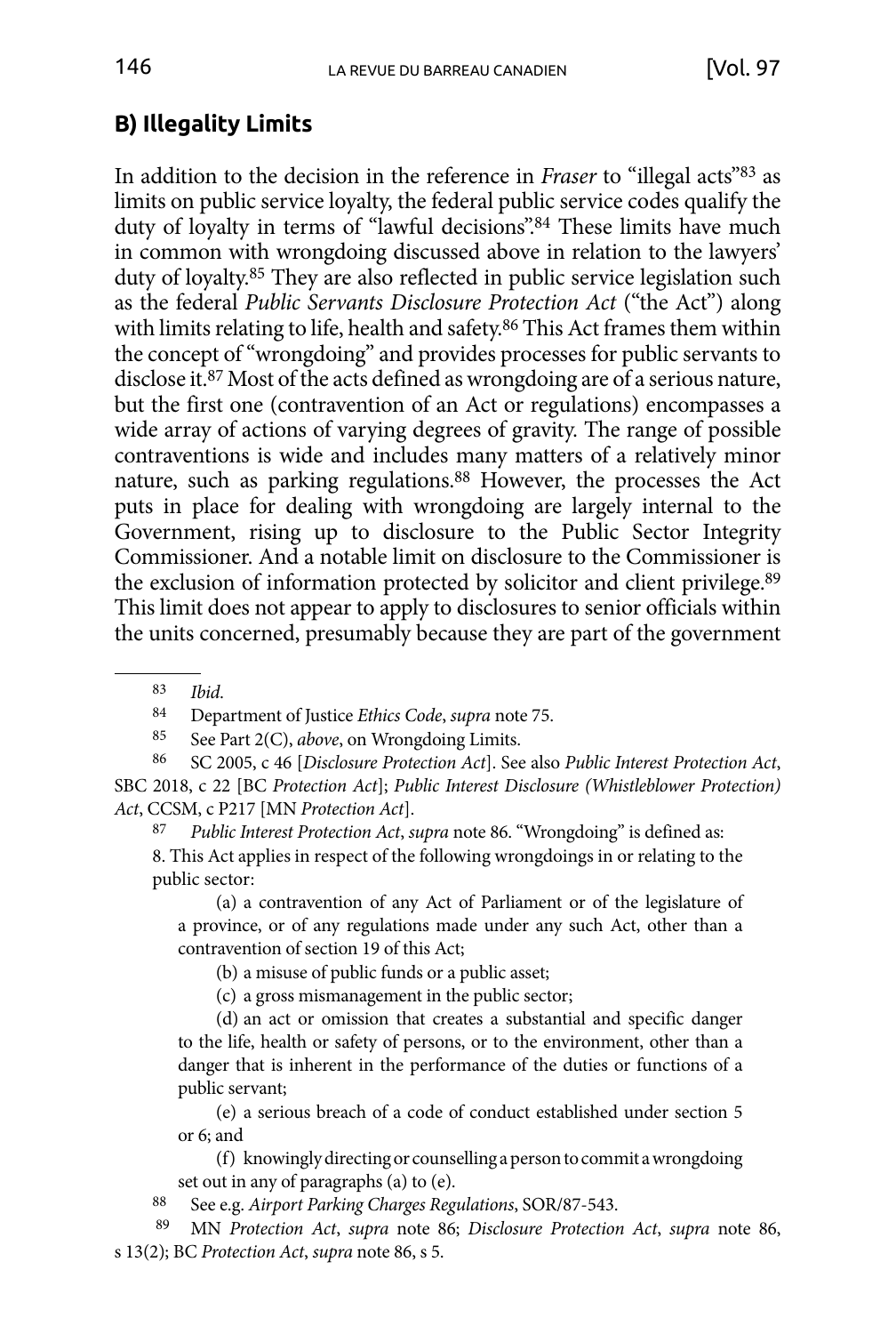apparatus dealing with the matters protected by privilege. In contrast, the Commissioner is independent of the government and reports to the Senate and the House of Commons.90

Section 16 of the Act allows public disclosure in circumstances beyond those allowed by the professional rules of conduct. And while information protected by solicitor and client privilege is not entirely excluded, these circumstances are quite limited, involving "a serious offence" or "imminent risk of a substantial and specific danger to the life, health and safety of persons, or to the environment."91 Lesser forms of illegality or danger are to be addressed internally by senior departmental officials or by the Public Sector Integrity Commissioner, although their decisions are judicially reviewable under the *Federal Courts Act*. 92

There is little case law on the illegality threshold for publicly disclosing wrongdoing in the federal public service.93 However, in *Read v Canada (AG)*, the Federal Court of Appeal considered the disclosure of possible illegality in relation to an RCMP officer's duty of loyalty and whether the officer had a higher duty of loyalty than other members of the public service.94 The Assistant RCMP Commissioner whose decision was under review had considered there was a higher duty because of the RCMP mandate to enforce laws, their powers of arrest and detention, the sensitive nature of their investigations and "that discretion was at the forefront of all of their activities."95 The Commissioner went on to uphold an internal adjudication board's finding that the disclosure of classified information about a criminal investigation constituted disgraceful conduct and its recommendation that the officer be dismissed.

90 *Disclosure Protection Act*, *supra* note 86, ss 38(3.3), 39.

91 *Ibid*, s 16:

16 (1) A disclosure that a public servant may make under sections 12 to 14 may be made to the public if there is not sufficient time to make the disclosure under those sections and the public servant believes on reasonable grounds that the subject-matter of the disclosure is an act or omission that

constitutes a serious offence under an Act of Parliament or of the legislature of a province; or

constitutes an imminent risk of a substantial and specific danger to the life, health and safety of persons, or to the environment.

See also BC *Protection Act*, *supra* note 86, c 22, s 16; MN *Protection Act*, *supra* note 86, s 14.

92 RSC 1985, c F-7. See e.g. *Gupta v Canada*, 2016 FCA 50, 395 DLR (4th) 575.

<sup>93</sup> It has been raised but not substantiated in *Grahn v Canada (Treasury Board)* (1987), 91 NR 394, 1987 CarswellNat 1125 (FCA); *Stenhouse v Canada (AG)*, [2004] 4 FCR 437, 12 Admin LR (4th) 299 (FC).

<sup>94</sup> 2006 FCA 283, 272 DLR (4th) 300, leave to appeal to SCC refused, 2007 CanLII 16766 (SCC).

<sup>95</sup> *Ibid* at para 114.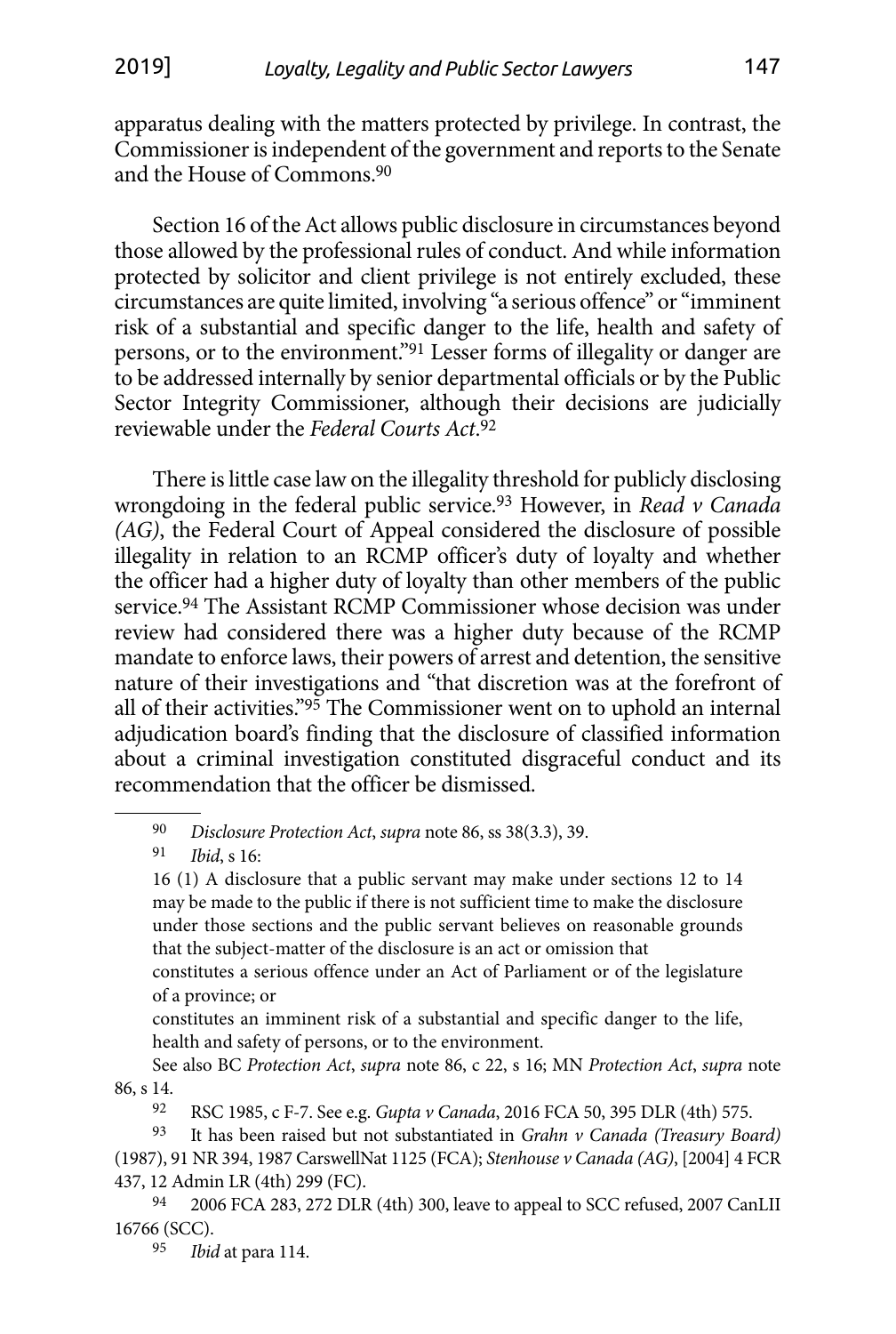The Court of Appeal upheld the Assistant Commissioner's decision. Justice Nadon commented as follows on the duty of loyalty:

[115] Hence, in the Assistant Commissioner's view, the public expected a high standard of the duty of loyalty from RCMP officers and relied on their discretion in regard to the investigations which they carried out and in regard to the confidential information which they were privy to.

[116] I am not prepared to say, as the Assistant Commissioner and the Board do, that RCMP members must be held to a standard higher than other public servants. However, I agree entirely with the Assistant Commissioner and for the reasons that he gives, that RCMP officers must necessarily be held to a very high standard of the duty of loyalty. Whether or not that standard is higher than that imposed on other public servants will, in my view, depend on the circumstances of the case in addition to, as Dickson C.J. held in Fraser "the position and visibility of the civil servant."96

If there is a "very high standard of the duty of loyalty" for RCMP officers, what of public sector lawyers? They do not have the public visibility, or exercise the discretionary powers, of RCMP officers, but those to whom they provide legal services have expectations associated with solicitor and client relationships. Public criticism of a government decision by a lawyer who had provided advice on the decision would fundamentally undermine the trust and confidence of government clients in the lawyer, if not public sector lawyers generally.

Although legality unquestionably limits a public sector lawyer's duty of loyalty, legality is also at the heart of their client relationship. It is often difficult to determine whether a course of action will incur illegality and legal advice is often framed in terms of risk rather than in absolute terms of legal or not. If government action were restricted to action that was legally risk-free, it would be substantially limited and prevent action that might otherwise turn out to be authorized on judicial review. Canadian courts have recognized the propriety of legislative bodies testing the limits of legality $97$  and indeed engage in a dialogue with them on these

<sup>96</sup> *Ibid* at para 115–16.

<sup>97</sup> See *Schmidt* FCA, *supra* note 1 at para 87. Also note the refusal of the Supreme Court to consider *Charter* values in the interpretation of legislation when the text is "unambiguous": see *Bell ExpressVu Limited Partnership v Rex*, 2002 SCC 42 at para 66, [2002] 2 SCR 559; John Mark Keyes & Carol Diamond, "Constitutional Inconsistency in Legislation: Interpretation and the Ambiguous Role of Ambiguity" (2017) 48:2 Ottawa L Rev 319 at 330–33.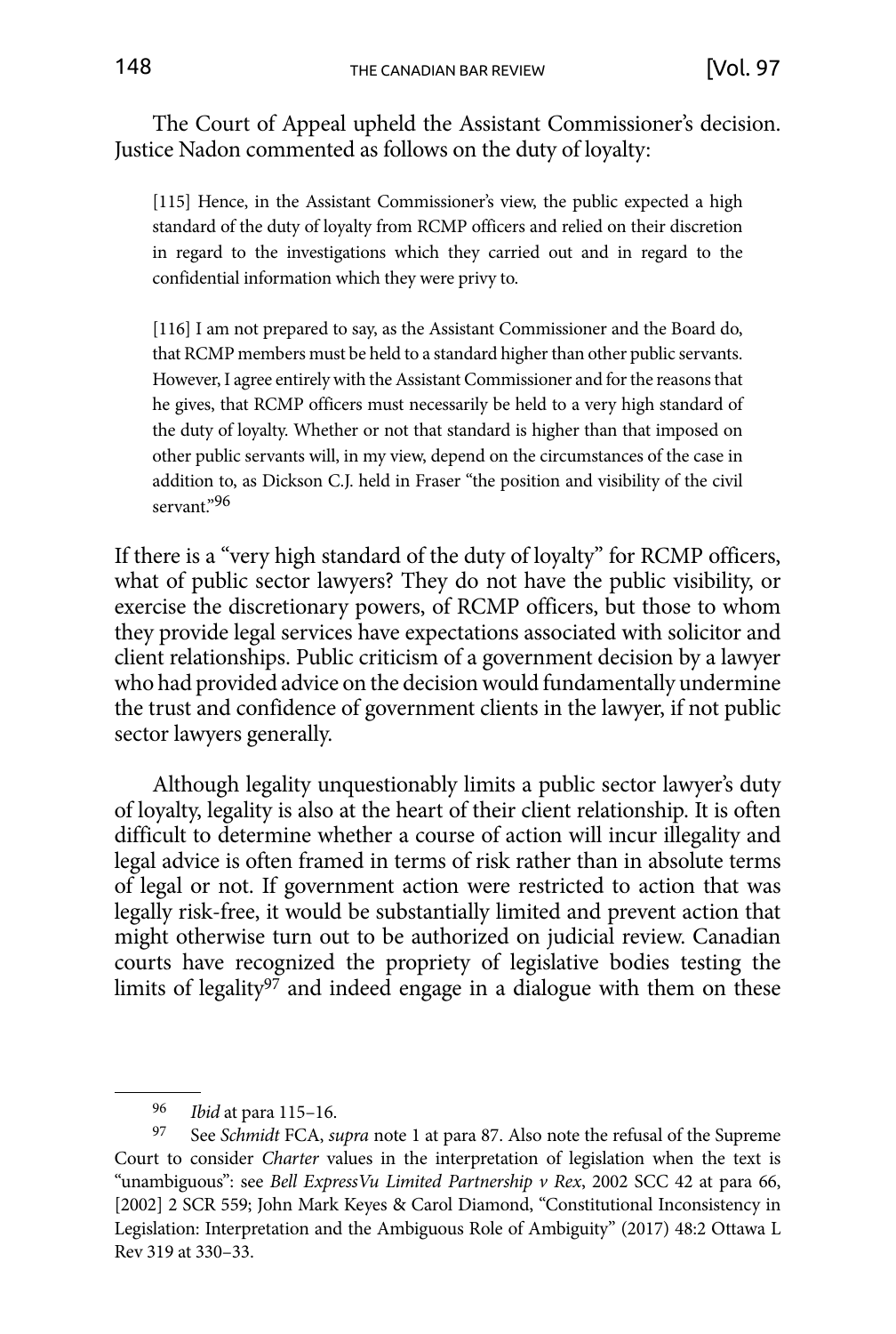<span id="page-20-0"></span>issues.98 The limit on the duty of loyalty should be reached only in the most compelling circumstances when there is no basis for believing there is a legal argument to support government action. As discussed above, this standard is recognized both in the legal profession<sup>99</sup> as well as in the public sector codes and legislation on the disclosure of wrongdoing.100 The circumstances warranting disclosure under public service legislation are somewhat broader than those under the law society codes,<sup>101</sup> but they entail the same standard of clear illegality.

Requiring, or indeed authorizing, public sector lawyers to publicly expose or challenge government action that can be legally defended would undermine the confidence of ministers and government officials in public sector lawyers; it would encourage them to seek legal advice elsewhere from those they can trust to look for legal arguments to support for their chosen courses of action rather than sitting in judgment on them.

#### **4. Schmidt, Loyalty and Legality at Odds**

Mr. Schmidt was a lawyer in the Federal Department of Justice in December of 2012 when he commenced an action against the Attorney General of Canada in the Federal Court. He was also a member of the Law Society of Manitoba. His statement of claim sought declarations relating to the interpretation and application of statutory provisions involving the examination of proposed bills and regulations for inconsistency with the *Charter*102 and the *Bill of Rights*. 103 The statement of claim also noted that "[t]he duties of the plaintiff have included and continue to include participation in the carrying out, on behalf of or in the name of the Minister and the Deputy Minister, of examinations of proposed legislation under [*the statutory examination provisions*]."104

<sup>98</sup> See Peter W Hogg & Allison A Bushell, "The *Charter* Dialogue Between Courts and Legislatures (Or Perhaps the *Charter of Rights* Isn't Such a Bad Thing After All)" (1997) 35 Osgoode Hall LJ 75.

<sup>99</sup> See part 2(C), *above*, 1 on Wrongdoing Limits.

<sup>100</sup> See note 86, *above*, and the accompanying text.

<sup>101</sup> For example, section 16 of both the federal (*Disclosure Protection Act*, *supra* note 89) and BC (BC *Protection Act*, *supra* note 86) disclosure legislation, go beyond risk of bodily harm to persons to encompass the commission of serious offences and environmental danger as well. This raises questions about a potential conflict relating to situations where the public service duty allows disclosure but the legal professional duty does not. This issue is important, but it need not be addressed in this article given its focus on publicly challenging government action as opposed to disclosing confidential information.

<sup>102</sup> *Supra* note 2.

<sup>103</sup> *Supra* note 3.

<sup>104</sup> *Schmidt* FCA, *supra* note 1 (Statement of Claim), Court File No T-2225-12 at para 3.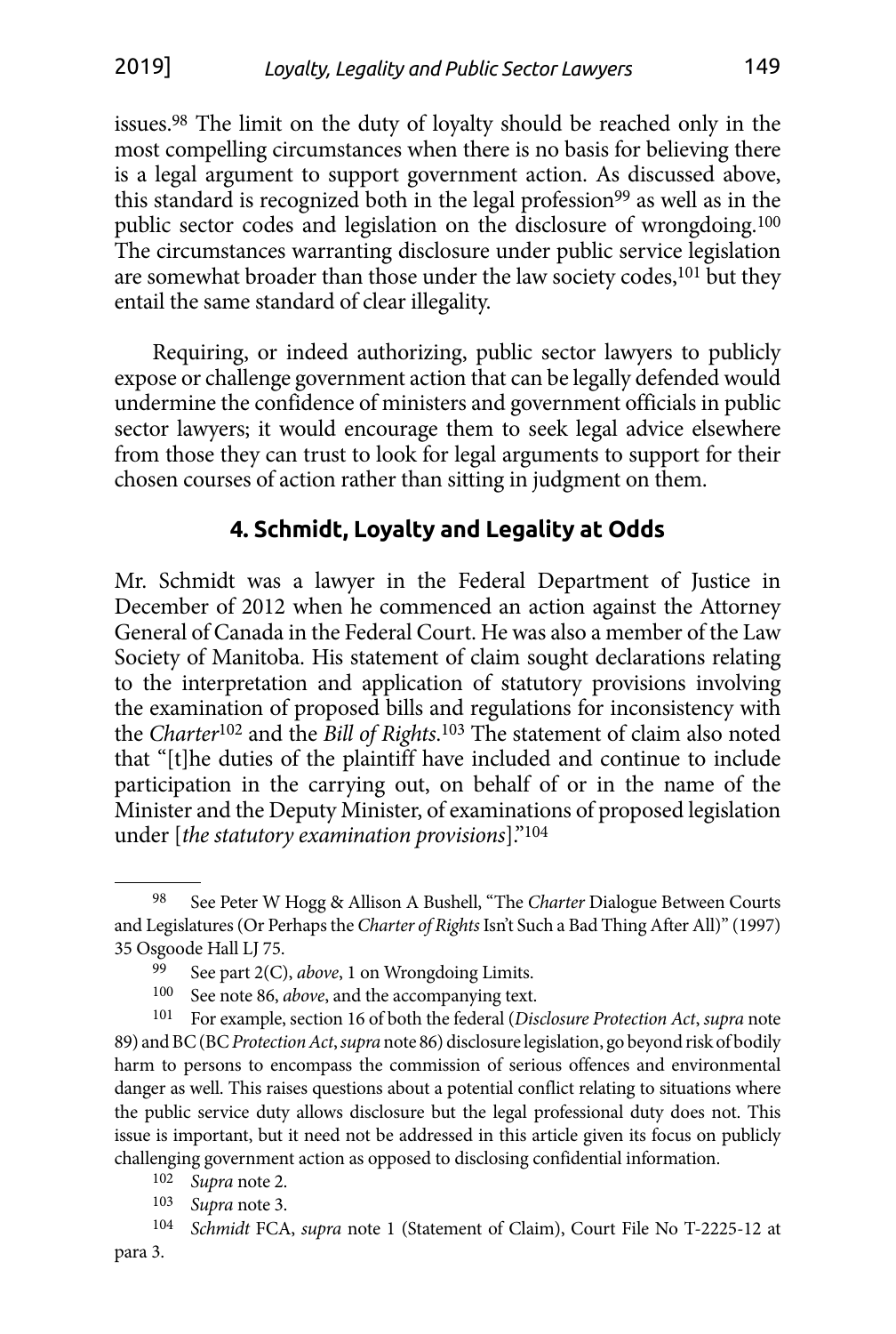This case raises issues about public sector lawyers relating to both their duty of loyalty to their client-employers as well as the legality of government legislation (both primary and delegated).

Mr. Schmidt brought his action after having raised his concerns within the Department of Justice up to the level of the Deputy Minister.105 His action was founded on three statutory provisions imposing requirements to examine proposed legislation and report on the results of the examination.<sup>106</sup> These provisions require government bills and regulations to be examined for "inconsistency" with the *Charter* and the *Bill of Rights*. They also require reports of inconsistency with "the purposes and provisions" of the *Charter* and the *Bill of Rights*. The action focused on the standard for reporting an inconsistency. The plaintiff did not challenge the sufficiency of the examinations that had been conducted or the application of the reporting standard to any specific piece of legislation.107

The standard used since 1982 by the Minister of Justice and departmental officials was framed in terms of the existence of a "reasonable" or, more recently, a "credible" argument that the legislation is consistent with the *Charter* and the *Bill of Rights*. 108 Under this standard, a report is required only if there is no such argument. This standard has been the subject of academic commentary,109 as well as testimony before

Examination of Bills and regulations

4.1 (1) Subject to subsection (2), the Minister shall, in accordance with such regulations as may be prescribed by the Governor in Council, examine every regulation transmitted to the Clerk of the Privy Council for registration pursuant to the *Statutory Instruments Act* and every Bill introduced in or presented to the House of Commons by a minister of the Crown, in order to ascertain whether any of the provisions thereof are inconsistent with the purposes and provisions of the *Canadian Charter of Rights and Freedoms* and the Minister shall report any such inconsistency to the House of Commons at the first convenient opportunity.

107 *Schmidt* FC, *supra* note 1.

108 *Ibid* at para 241ff.

See James B Kelly, "Bureaucratic activism and the Charter of Rights and Freedoms: The Department of Justice and its entry into the centre of government" (1999) 42:4 Can Public Administration 476 [Kelly]; Janet L Heibert, "Rights-Vetting in New Zealand and Canada: Similar Idea, Different Outcomes" (2005) 3:1 New Zealand J Public Intl L 63 [Heibert]; Grant Huscroft, "Reconciling Duty and Discretion: The Attorney General in the *Charter* Era" (2009) 34:2 Queen's LJ 773 [Huscroft]; Julia Rendell, "The Attorney General's Obligation to Report Breaches of Rights in Proposed Legislation: How the Canadian and New Zealand Reporting Cultures Differ" (LLM Thesis, University of

<sup>105</sup> *Ibid* para 26.

<sup>106</sup> *Justice Act*, *supra* note 48, s 4.1; *Bill of Rights*, *supra* note 3, s 3; *Statutory Instruments Act*, RSC 1985, c S-22, s 3. Section 4.1(1) of the *Justice Act*, *supra* note 48, reads as follows: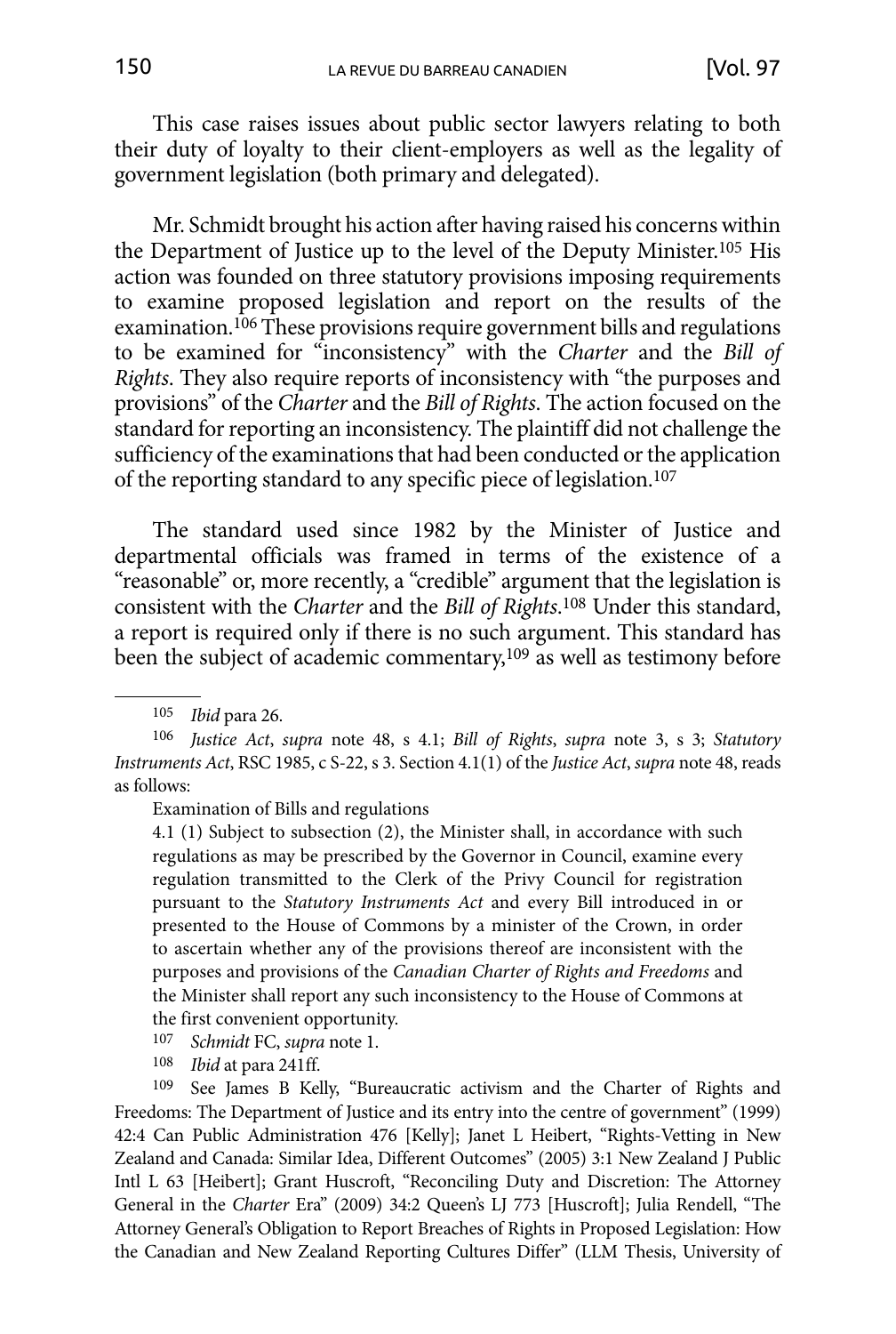parliamentary committees.110 The competing standard advanced by the plaintiff was that a report is required when the legislation is "more likely than not inconsistent" with the *Charter* or the *Bill of Rights*. 111

The arguments about the reporting standard turned on the meaning of the legislative provisions in question. Despite the variation in wording, the Federal Court of Appeal interpreted the three statutory provisions as imposing the same standard for reporting an inconsistency.112 It agreed with the Federal Court and concluded that the departmental standard represented a correct interpretation.113 Both courts advanced a range of reasons to support this conclusion beginning with a textual analysis of the provisions, attaching particular significance to the verbs used ("ascertain" and "ensure" in the English version) and their objects ("whether any of the provisions thereof are inconsistent with the purposes and provisions of [the *Charter* or Part I of the *Canadian Bill of Rights*]").114 The courts also examined the corresponding terminology in the French version and concluded that it rendered the same standard involving a high degree of certainty that the proposed legislation is "inconsistent" ("*incompatible*" in French).115 The Court of Appeal also contrasted section 4.1 with a proposed amendment to the *Department of Justice Act* introduced in Parliament in 2017.116 The amendment, which was subsequently enacted in 2018, requires the Minister of Justice to table for every government bill "a statement that sets out potential effects of the Bill on the rights and freedoms that are guaranteed by the *Canadian Charter of Rights and Freedoms*." 117 This requirement, which reflects a practice already being

- 113 *Ibid* at para 41.
- 114 *Ibid* at para 13.
- 115 *Ibid* at paras 50–52.
- 116 *Ibid* at para 43.

117 Bill C-51, *An Act to amend the Criminal Code and the Department of Justice Act and to make consequential amendments to another Act*, 1st Sess, 42nd Parl, 2018, cl 73 (assented to 13 December 2018), SC 2018, c 29 [Bill C-51], adds section 4.2 to the *Justice Act*, *supra* note 48, in the following terms:

#### Charter statement

4.2 (1) The Minister shall, for every Bill introduced in or presented to either House of Parliament by a minister or other representative of the Crown, cause to be tabled, in the House in which the Bill originates, a statement that sets out potential effects of the Bill on the rights and freedoms that are guaranteed by the *Canadian Charter of Rights and Freedoms.*

Toronto Faculty of Law, 2011) [unpublished]; Jennifer Bond, "Failure to Report: The Manifestly Unconstitutional Nature of the *Human Smugglers Act*" (2014) 51:2 Osgoode Hall LJ 377 at 384–85 [Bond].

<sup>110</sup> See e.g. House of Commons, Legislative Committee on Bill C-2, *Evidence*, 29- 2nd on Bill C-2, at 10:25ff.

<sup>111</sup> *Schmidt* FCA, *supra* note 1 at para 4.

<sup>112</sup> *Ibid* at para 74.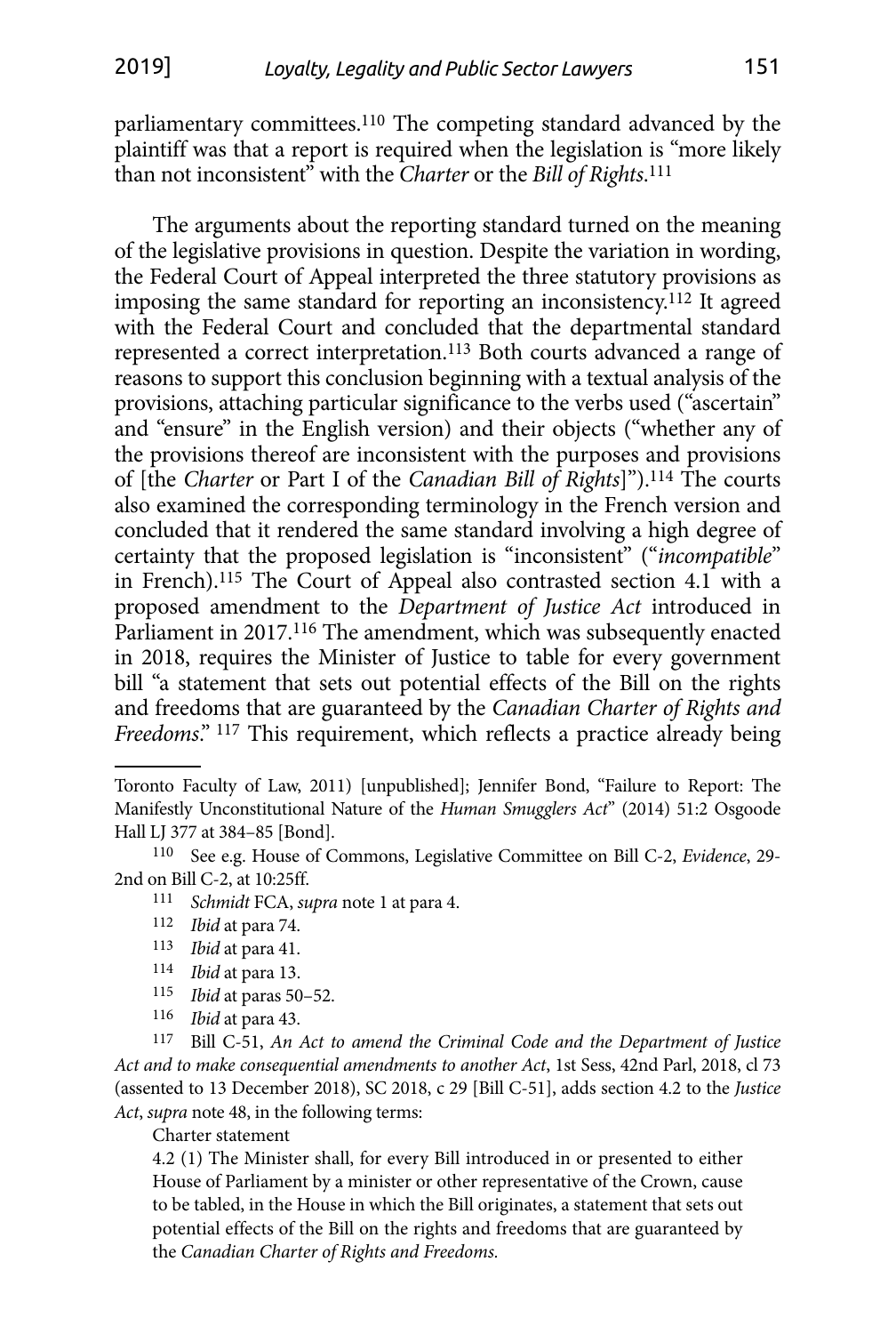implemented by the current government,<sup>118</sup> would go much further than section 4.1 in terms of shedding light on the Minister's views about government bills.

Justice Stratas, for the Federal Court of Appeal, commented on the text of section 4.1 of the *Department of Justice Act* as follows:

[45] Implicit in this is the idea that a positive finding must be made, to some degree of certitude, that the legislation is inconsistent before a report can be made. The shared meaning of the words "ascertain" and "ensure" and "*rechercher*" and "*vérifier si*" require a person to be satisfied that a state of affairs exists. Thus, under the examination provisions, either the Minister is satisfied that a provision is "inconsistent" or she is not.<sup>119</sup>

He went on to conclude:

[66] The credible argument standard employed by the Minister of Justice allows the Minister of Justice to fulfill her obligations under the examination provisions. If the Minister of Justice believes that there is a *bona fide* argument based on the current state of the law that a court will accept that the proposed legislation passes muster—that it is arguably compliant with both the *Canadian Bill of Rights* and the Charter—she *cannot* come to the conclusion that the proposed legislation is inconsistent with guaranteed rights. The Minister will not be required to report. The credible argument standard allows the Minister to answer the only question asked of her.<sup>120</sup>

Justice Stratas also considered the context and purpose of the provisions in question, including the fact that only one report had ever been made about a government bill. He considered this to confirm the high standard for reporting in that Parliament could have adjusted the standard if it had wanted a lower one.<sup>121</sup> Indeed, this matter has now been very recently considered by Parliament in the form of the amendments to the *Department of Justice Act*. 122 It should also be noted that the paucity of reports does not necessarily demonstrate the ineffectiveness of the examination provisions. Rather, these provisions, including the prospect of reports to the House of Commons, have arguably provided a solid foundation for the bill review process and the absence of reports in fact demonstrates the effectiveness

<sup>&</sup>lt;sup>118</sup> See Department of Justice, ["Charter Statements"](http://www.justice.gc.ca/eng/csj-sjc/pl/charter-charte/index.html), online: <www.justice.gc.ca/ eng/csj-sjc/pl/charter-charte/index.html>.

<sup>119</sup> *Schmidt* FCA, *supra* note 1 at para 45.

<sup>120</sup> *Ibid* at para 66 [emphasis in original].

<sup>121</sup> *Ibid* at para 79.

<sup>122</sup> See Bill C-51, *supra* note 117.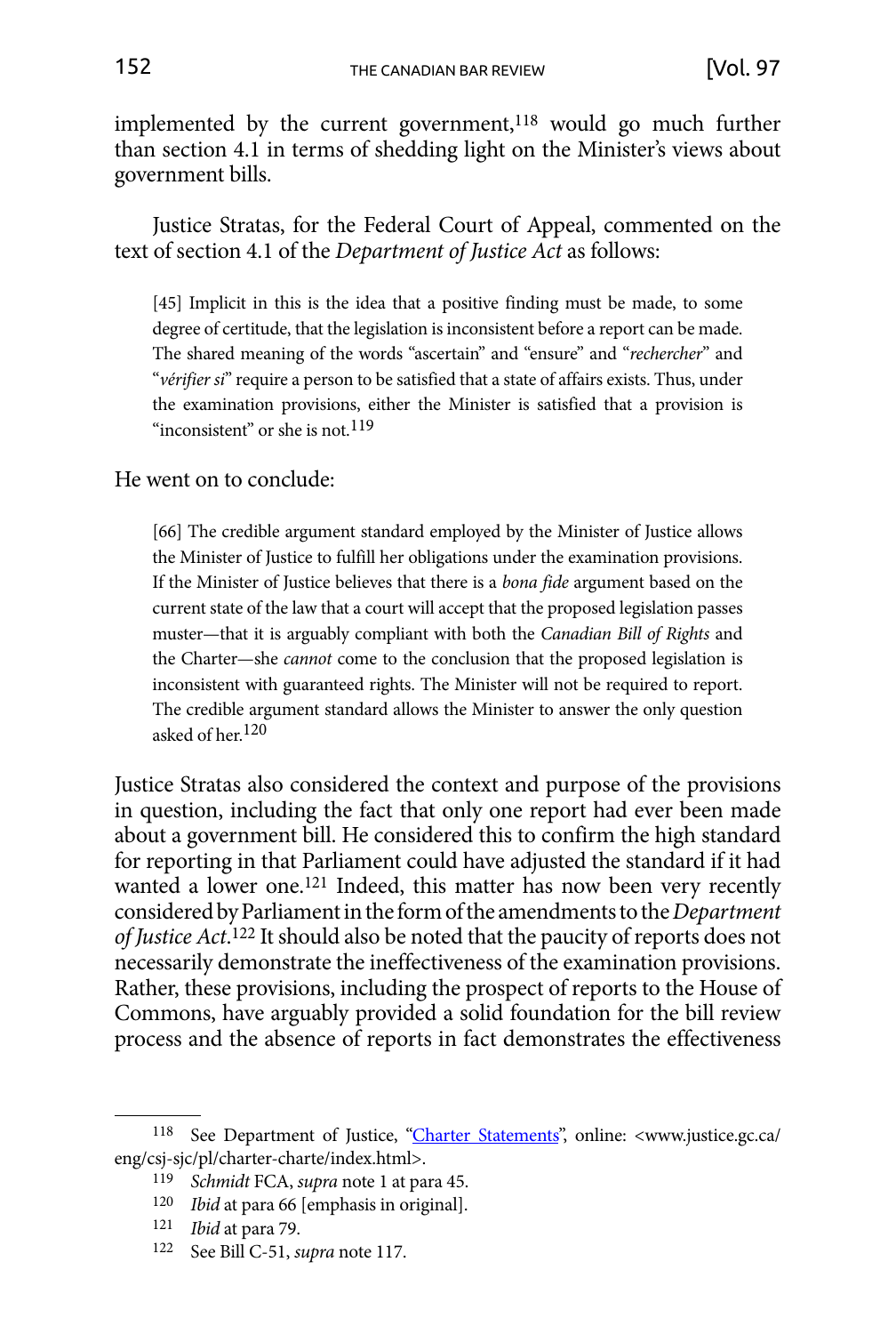of these provisions in injecting rights considerations into the preparation of government bills.123

Justice Stratas also considered the relationship between the executive, Parliament and the judiciary, noting that the Minister of Justice was the legal advisor to the Government, and not to members of Parliament.124 The reporting requirements were not intended to change this by requiring the Minister to report more often. They were also not intended to blunt the Government's ability to introduce legislation that might infringe individual rights given that constitutional requirements are often highly complex and debatable, and continue to evolve,  $125$  particularly as section 1 of the *Charter* leaves open the possibility of justifying the infringement of rights as a reasonable limit in a free and democratic society.126 He concluded pragmatically:

[103] … I ask this question: given the nature of constitutional law and litigation and the practical obstacles facing the Department of Justice, what is more likely? That the examination provisions require the Minister to reach a definitive view, settle upon probability assessments and report when she concludes that proposed legislation is "likely" unconstitutional? Or that the examination provisions require the Minister to report whenever there is no credible argument supporting the constitutionality of proposed legislation?

[104] I would suggest the latter. Given the uncertain, difficult jurisprudential terrain of constitutional law and the time when the Minister is expected to assess proposed legislation, the only responsible, reliable report that could be given under the examination provisions is when proposed legislation is so constitutionally deficient, it cannot be credibly defended. I consider the Minister's view of what the examination provisions require to be acceptable and defensible. Indeed, as I have said earlier, I consider the Minister's view to be correct.<sup>127</sup>

Justice Stratas's reasoning is consistent with the political implications of the reporting requirement. If a Minister were to report, it would mean that he or she had been unable to convince the Prime Minister and the rest of the Cabinet to back down on the potentially inconsistent provisions. Publicly exposing them through a report would imperil the Minister's position

127 *Ibid* at paras 103–04.

<sup>123</sup> Bond, *supra* note 109 at 385ff provides a good commentary on the debate about this issue. Support for the view that section 4.1 is effective despite the absence of reports is found in Kelly, *supra* note 109 at 502–03; Heibert, *supra* note 109 at 72–73; Huscroft, *supra* note 109 at 794. For a contrary view, see Kent Roach, "Not Just the Government's Lawyer: The Attorney General as Defender of the Rule of Law" (2006) 31:2 Queen's LJ 598 at 625. 124 *Schmidt* FCA, *supra* note 1 at para 82.

<sup>125</sup> *Ibid* at para 90–99.

<sup>126</sup> *Ibid* at para 87.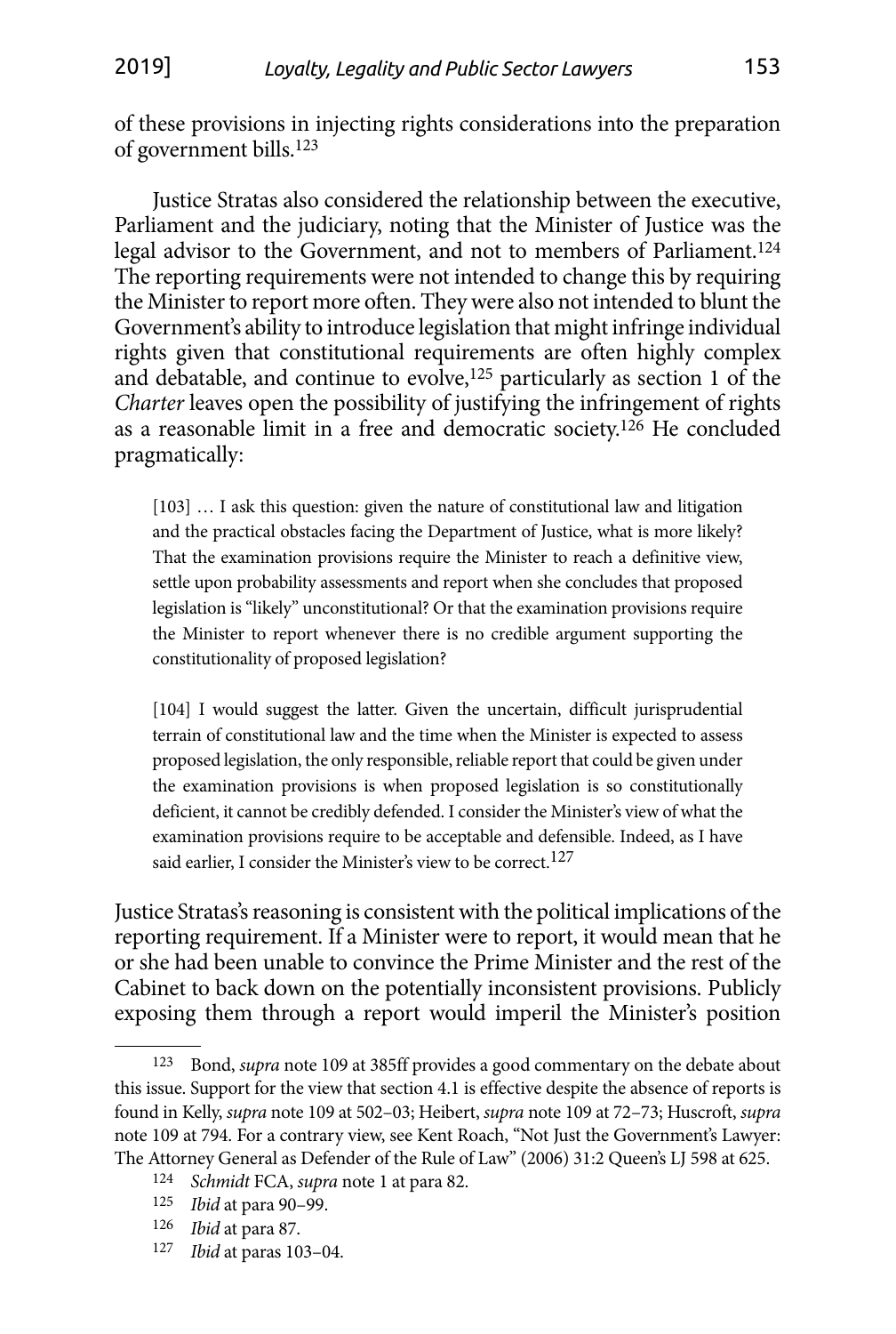in the Cabinet. It is difficult to see how the Minister could continue in office.128

It is also difficult to see how such a reporting requirement could be reconciled with the ministerial and departmental role of legal adviser to the Government. In 1999, James Kelly published a public management study about the evolution of the Federal Department of Justice from the enactment of the *Charter* in 1982, including the enactment of examination and reporting requirements of section 4.1 of the *Department of Justice Act*. 129 He chronicled the significant increase in the involvement of Justice lawyers in government policy-making through the institution of *Charter* screening processes, such as those described in some detail in the Schmidt trial decision.<sup>130</sup> He also observed that the Minister's reporting requirement

[I]s counterproductive to the elaborate process that Justice has established with line departments and central agencies to filter policies through a Charter screening process: it works against the partnership developed between Justice and line departments and it encourages resistance to a Charter review at the departmental level. Indeed, if this power were used, it would illustrate that the Department of Justice has failed to discipline the administrative state to the policy requirements of the Charter and that the department's claim to being a executive-support agency is based largely on its control function.<sup>131</sup>

Thus, while the statutory examination and reporting requirements have contributed to strengthening the advisory role of departmental lawyers in the federal government, there is also a risk of the reporting requirement being transformed into an exercise of power that would ironically undermine the objectives of the statutory requirements. By accepting the high standard for reporting, the Federal Court of Appeal has left more discretion for the Minister and the Department to manage the review and reporting function in a way that most effectively advances its objectives. Indeed, the Court said as much in commenting on the public service context. Justice Stratas cited the *Fraser* decision<sup>132</sup> on political neutrality to assert it as an additional basis for his decision: "[t]his neutrality supports the threshold for reporting that the respondent urges upon us: one that supports the Minister in performing her duties and not one that purports to dictate how she should exercise her powers: see the evidence at appeal book, vol. 3 at pp. 1128-1129."133

- 131 Kelly, *supra* note 109 at 502–03.
- 132 *Supra* note 78.
- 133 *Schmidt* FCA, *supra* note 1 at para 89.

<sup>128</sup> Kelly, *supra* note 109 at 502.

<sup>129</sup> *Ibid*.

<sup>130</sup> *Schmidt* FC, *supra* note 1 at para 15ff.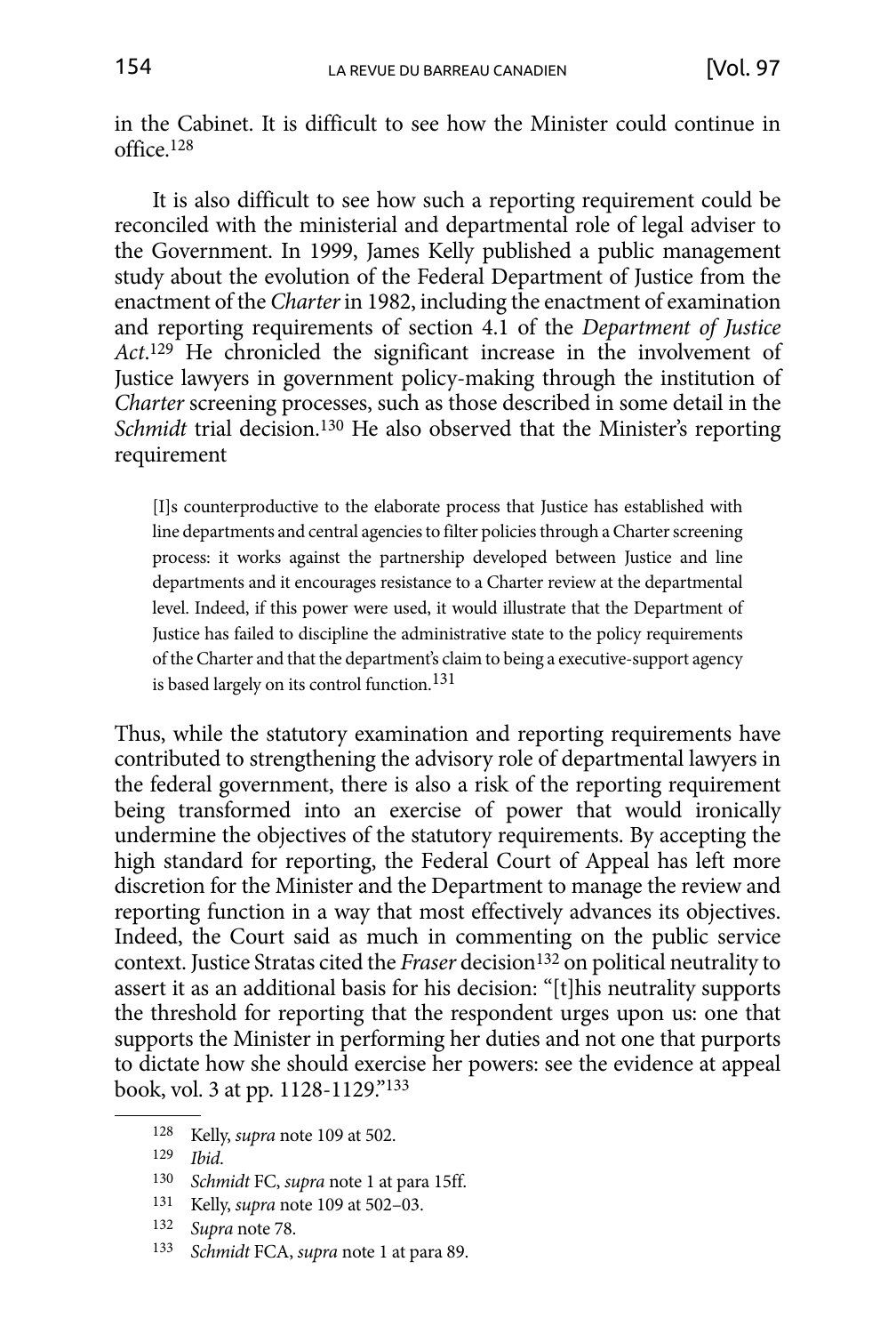However, the Court did not connect *Fraser* to the issue of Mr. Schmidt's standing to bring his action and the duty of loyalty he owed as a public sector lawyer. In fact, at the beginning of his decision, Stratas, JA relied on Schmidt's status as "a former examiner of proposed legislation" to conclude that he had "a sufficient interest to bring this challenge in the Federal Court and seek the declarations."134 He went on to state that "to find the appellant does not have standing to seek the declarations is to render the examination provisions immune from challenge."135 Both of these statements are questionable.

In the *Canada (AG) v Downtown Eastside Sex Workers Against Violence Society*, Cromwell, J noted that principle of legality has been central to the development of public interest standing.136 But the quest for legality has been tempered by considerations involving the availability of judicial resources, ensuring that contending points of view are presented to the courts and the proper role of the courts in relation to other branches of government.137 Thus, discretion to allow standing has been exercised on the basis of three factors: the existence of a serious justiciable issue, the nature of the plaintiff's interest, and other reasonable and effective means to bring a legal challenge.

What then was it about the nature of Mr. Schmidt's interest that supported his standing to bring the action? He was in a lawyer-client relationship with the Government he was challenging. His work involved examining draft legislation, the very matter forming the substance of his challenge. His standing should have been assessed taking into account his duty of loyalty both as a lawyer and as a public servant and the high standard of illegality and wrongdoing for overcoming these duties.<sup>138</sup>

In terms of the third factor, other reasonable and effective means to bring a legal challenge, the issues in the case had been raised many times before by academics and members of Parliament.<sup>139</sup> How then could they have been immune from challenge without his action? The reporting standard of the Department of Justice was not secret. It had been discussed

138 See the discussion of illegality and wrongdoing limits, above, part 2(C) on Wrongdoing Limits and part 3(B) on Illegality Limits. Andrew Flavelle Martin has argued that Attorneys General may be immune to law society rules, but that this should be regarded as a "narrow exception": Andrew Flavelle Martin, "The Attorney General as Lawyer: Confidentiality upon Resignation from Cabinet" (2015) 38:1 Dalhousie LJ 147 at 170.

139 See notes 109 and 110, *above*.

<sup>134</sup> *Ibid* at para 8.

<sup>135</sup> *Ibid* at para 9.

<sup>136</sup> 2012 SCC 45 at para 31, [2012] 2 SCR 524 [*Downtown Eastside*].

<sup>137</sup> *Ibid* at para 25.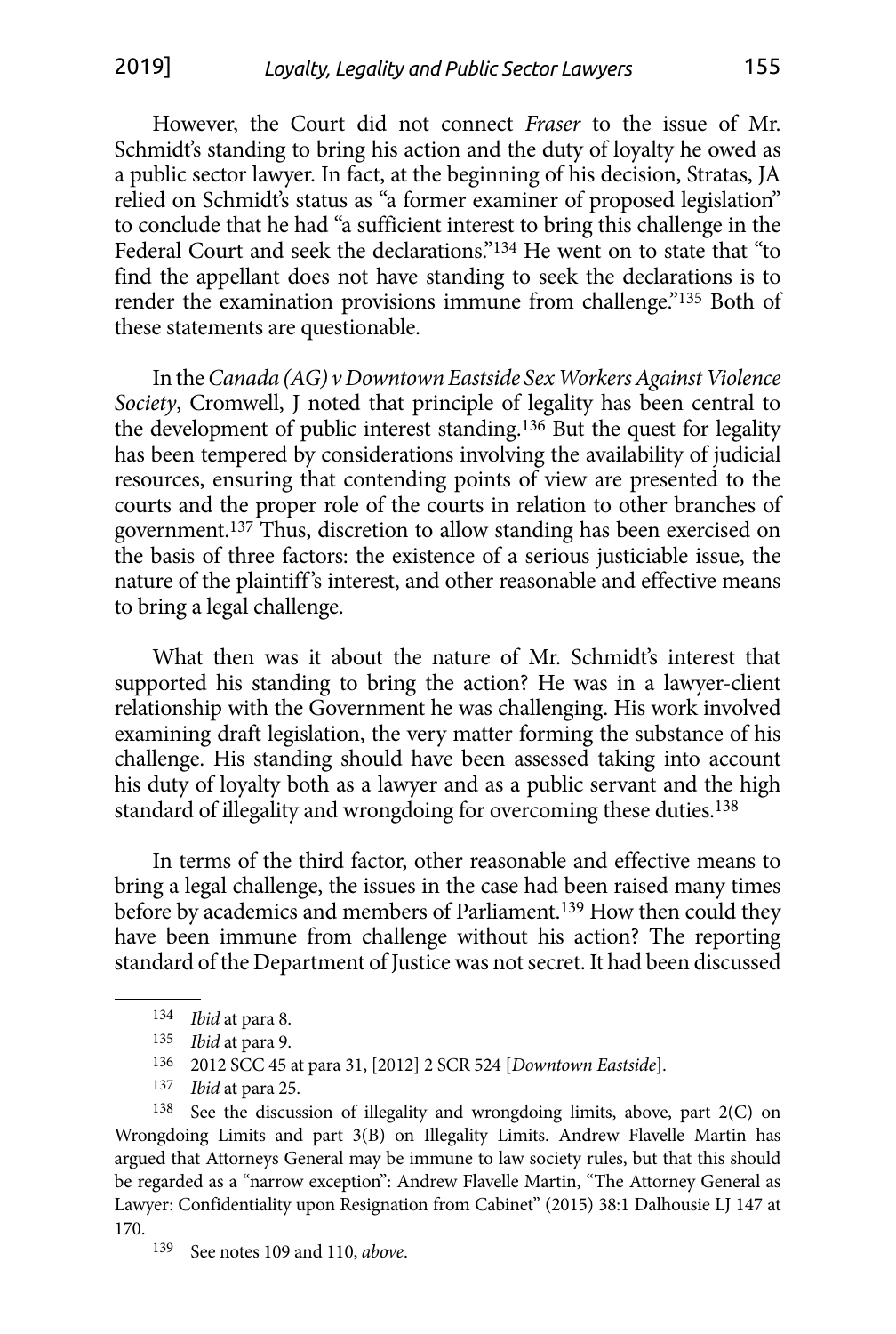<span id="page-27-0"></span>publicly and it was open to any number of others, notably the intervenor civil liberties associations, to bring a challenge if they had been minded to do so.140

### **5. Conclusion**

Public sector lawyers in Canada have had unparalleled opportunities, particularly since the enactment of the *Charter*, to advance respect for the Constitution and its values, including the rule of law. These opportunities have resulted not only from the constitutionalization of fundamental rights and freedoms, but also from the respect and confidence that public sector lawyers have had from the governments they serve. Just as the law can only operate effectively with the general good will and support of the public it governs, so too it can only realize its objects with the good will and support of governments. Public sector lawyers have an essential role to play in garnering this support, but they can do so only if they command the respect and confidence of those they advise.

The duty of loyalty recognized by courts, law society rules of professional conduct and public service legislation and codes is the foundation on which this respect and confidence is built. As with other foundations, there are limits to what it can support. One of the most important of these is legality, the very notion that lies at the heart of the services the legal profession renders. Legality is often debatable, which is precisely when lawyers are needed to assist in sorting it out. The uncertainty that characterizes many aspects of the law, particularly as it relates to public policy, and the role of the courts in resolving these uncertainties, argue that public sector lawyers must respect and support choices made by the government officials they advise in all but the clearest circumstances of illegality.

This explains why law society rules of professional conduct set a high standard of illegality for withdrawing from a retainer ("knowing" that a client is or will be acting "dishonestly, fraudulently, criminally or illegally") and countenance what might be described as a "noisy" withdrawal only in circumstances involving imminent risk of death or bodily harm or the concealment or destruction of physical evidence.141 It also explains why whistle-blower legislation like the *Public Servants Disclosure Protection Act* similarly authorizes public disclosure only when it is reasonable to believe there are matters involving "a serious offence" or "imminent risk of a substantial and specific danger to the life, health and safety of persons,

<sup>140</sup> The plaintiff-interest criterion for standing recognized by the Supreme Court of Canada would likely encompass these associations: see *Downtown Eastside*, *supra* note 136 at para 43.

<sup>141</sup> See *Model Code*, *supra* note 12, ch 3.2-8, 3.3-3.